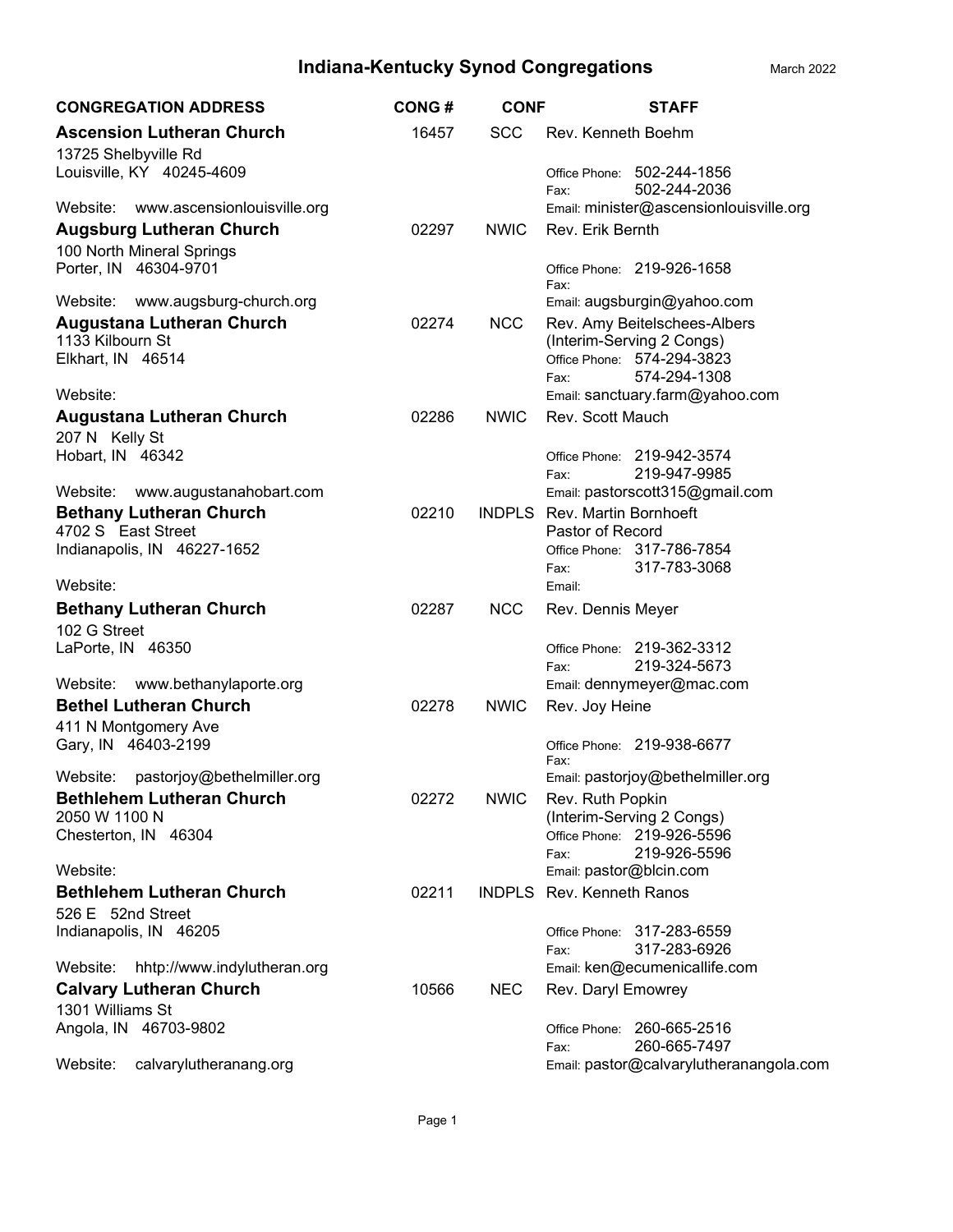| <b>CONGREGATION ADDRESS</b>                                                                                                                                    | <b>CONG#</b> | <b>CONF</b>  | <b>STAFF</b>                                                                                                                                                   |
|----------------------------------------------------------------------------------------------------------------------------------------------------------------|--------------|--------------|----------------------------------------------------------------------------------------------------------------------------------------------------------------|
| <b>Calvary Lutheran Church</b><br>1532 N Main Street<br>Bluffton, IN 46714-0475                                                                                | 10581        | <b>NEC</b>   | Rev. Frederick Hasecke<br>Pastor of Record<br>Office Phone: 260-824-0177<br>260-824-0177<br>Fax:                                                               |
| www.parlorcity.com/calvary<br>Website:<br><b>Calvary Lutheran Church</b><br><b>Box 398</b><br>Cromwell, IN 46732                                               | 02246        | <b>NEC</b>   | Email:<br>Rev. Forrest VanGundy<br>Pastor of Record<br>Office Phone: 260-856-2610<br>Fax:                                                                      |
| www.calvarycromwell.org<br>Website:<br><b>Christ Lutheran Chapel</b><br>PO Box 1054<br>Elizabethtown, KY 42702                                                 | 30943        | <b>SCC</b>   | Email:<br><b>Rev. Robert Hetzel</b><br>Pastor of Record<br>Office Phone: 270-765-5606                                                                          |
| Website:<br>christepiscopalchurch.episcopalky.org<br><b>Christ Lutheran Church</b><br>300 W South Blvd<br>Crawfordsville, IN 47933-3301                        | 02364        | LAF          | Fax:<br>Email:<br>Rev. Kelly Nelson<br>Office Phone: 765-362-6434                                                                                              |
| Website: www.christchurchindiana.net<br><b>Christ Lutheran Church</b><br>200 West Mill Rd<br>Evansville, IN 47710                                              | 02333        | <b>EVANS</b> | Fax:<br>Email: pastorkellynelson@gmail.com<br>Rev. Jim Culver Jr.<br>Pastor of Record<br>Office Phone: 812-422-6336                                            |
| www.lutheransonline.com/christevansville<br>Website: \<br><b>Christ Lutheran Church</b><br>7051 Indianapolis Blvd<br>Hammond, IN 46324                         | 02283        | <b>NWIC</b>  | Fax:<br>Email: jim1978c@yahoo.com<br>Rev. Dale Zylstra<br>Office Phone: 219-844-6122                                                                           |
| Website:<br><b>Christ Lutheran Church</b><br>131 West SR 56                                                                                                    | 10682        |              | Fax:<br>Email: dalezylstra@comcast.net<br>EVANS Rev. Timothy Kraemer                                                                                           |
| Jasper, IN 47546-9430<br>Website:<br><b>Christ Lutheran Church</b>                                                                                             | 02345        | <b>SCC</b>   | Office Phone: 812-695-3241<br>812-695-3241<br>Fax:<br>Email: kraeclc@frontier.com<br>Rev. Bimen Limbong                                                        |
| 9212 Taylorsville Rd<br>Jeffersontown, KY 40299-1762                                                                                                           |              |              | Lead Pastor<br>Office Phone: 502-267-5082<br>502-267-5082<br>Fax:                                                                                              |
| www.christlutheranlouisville.org<br>Website:<br><b>Christ Lutheran Church</b><br>3401 S Dixon Road<br>Kokomo, IN 46902                                         | 30436        | LAF.         | Email: Bimenl@yahoo.com<br>Rev. Sharon Walker<br>(Serving 2 Congs)<br>Office Phone: 765-453-6183<br>Fax:                                                       |
| http://www.ChristLutheranKokomo.org<br>Website:<br><b>Christ Lutheran Church</b><br>2610 N Campbell St<br>Valparaiso, IN 46385<br>www.clcvalpo.org<br>Website: | 10808        | <b>NWIC</b>  | Email: sharonwalker0304@gmail.com<br>Rev. Erica Gibson-Even<br>Pastor<br>Office Phone: 219-462-6660<br>219-462-2168<br>Fax:<br>Email: pastorerica@clcvalpo.org |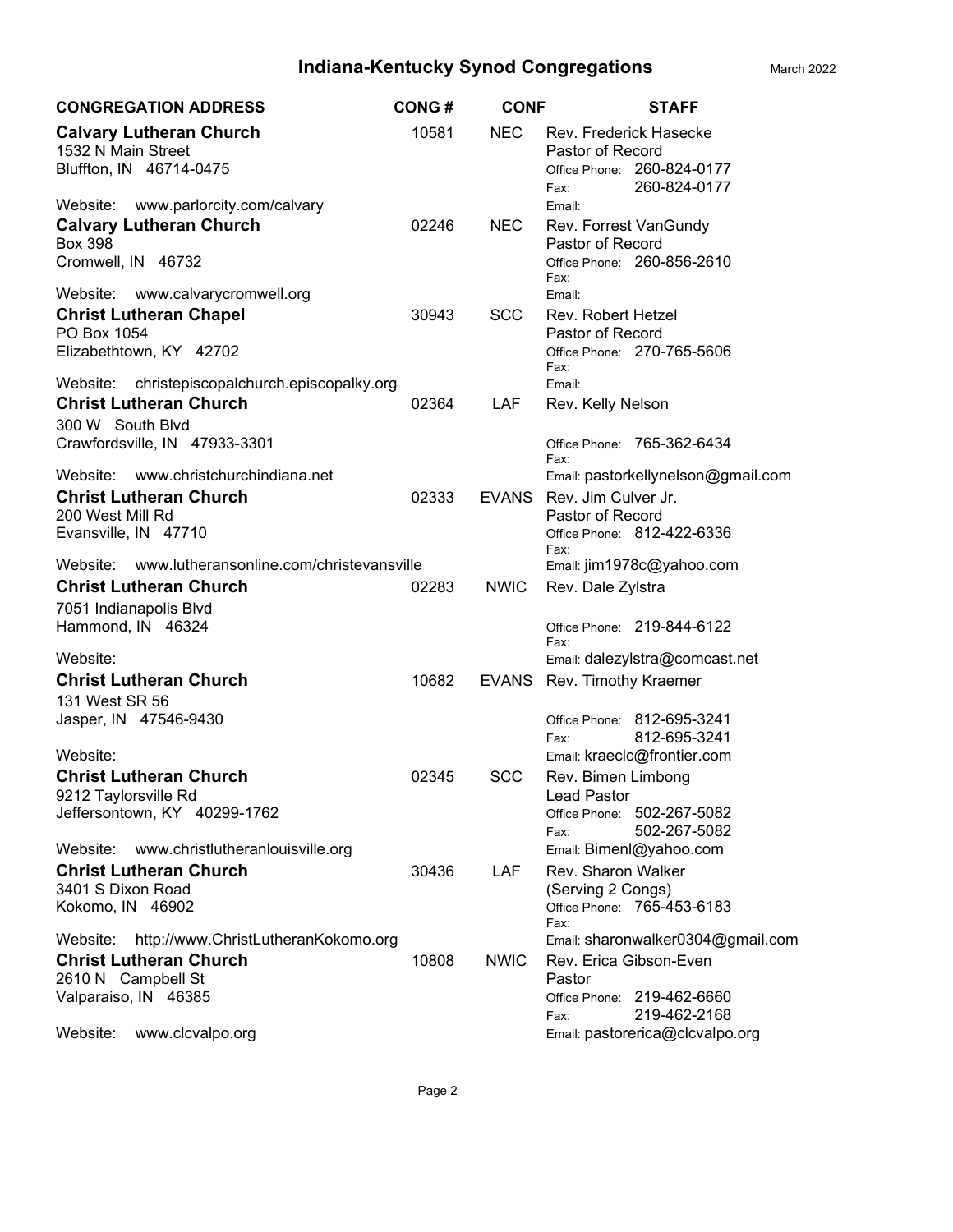| <b>CONGREGATION ADDRESS</b>                                                                 | <b>CONG#</b> | <b>CONF</b>   | <b>STAFF</b>                                                                                      |
|---------------------------------------------------------------------------------------------|--------------|---------------|---------------------------------------------------------------------------------------------------|
| <b>Christ Lutheran Church</b><br>2610 N Campbell St<br>Valparaiso, IN 46385                 | 10808        | <b>NWIC</b>   | Rev. Timothy Knauff<br><b>Senior Pastor</b><br>Office Phone: 219-462-6660<br>219-462-2168<br>Fax: |
| Website: www.clcvalpo.org                                                                   |              |               | Email: pastortim@clcvalpo.org                                                                     |
| <b>Christ Lutheran Church</b><br>600 N Ford Rd                                              | 16334        | <b>INDPLS</b> | Rev. Wesley Smith III<br><b>Senior Pastor</b>                                                     |
| Zionsville, IN 46077                                                                        |              |               | Office Phone: 317-873-3242<br>317-873-8654<br>Fax:                                                |
| Website:<br>www.zionsvillelutheran.org                                                      |              |               | Email: pastor@clczionsville.org                                                                   |
| <b>Christ the King Lutheran Church</b><br>17195 Cleveland Road                              | 10795        | <b>NCC</b>    | Rev. Bradley Davick<br>Associate Pastor                                                           |
| South Bend, IN 46635-1255                                                                   |              |               | Office Phone: 574-272-4306<br>574-271-7202<br>Fax:                                                |
| Website: www.ctkluth.com                                                                    |              |               | Email: bdavick@ctkluth.com                                                                        |
| <b>Christ the King Lutheran Church</b><br>17195 Cleveland Road<br>South Bend, IN 46635-1255 | 10795        | <b>NCC</b>    | Rev. Caroline Satre<br><b>Senior Pastor</b><br>Office Phone: 574-272-4306                         |
| Website: www.ctkluth.com                                                                    |              |               | 574-271-7202<br>Fax:<br>Email: csatre@ctkluth.com                                                 |
| <b>Christ the Savior Luth. Church</b>                                                       | 07644        | <b>INDPLS</b> | Rev. Todd Lotridge                                                                                |
| 10500 E 126th Street                                                                        |              |               | Associate Pastor                                                                                  |
| Fishers, IN 46038                                                                           |              |               | Office Phone: 317-842-5649<br>317-842-5659<br>Fax:                                                |
| Website: www.christthesavior.org<br><b>Christ the Savior Luth. Church</b>                   |              |               | Email: tlotridge@christthesavior.org<br><b>INDPLS</b> Rev. Brian Derrer                           |
| 10500 E 126th Street                                                                        | 07644        |               | <b>Senior Pastor</b>                                                                              |
| Fishers, IN 46038                                                                           |              |               | Office Phone: 317-842-5649                                                                        |
|                                                                                             |              |               | 317-842-5659<br>Fax:                                                                              |
| Website: www.christthesavior.org                                                            |              |               | Email: bderrer@christthesavior.org                                                                |
| <b>Christus Victor Lutheran Church</b>                                                      | 02229        | LAF           |                                                                                                   |
| 8461 Budd Rd<br>Terre Haute, IN 47805                                                       |              |               | I-K Synod Staff<br>Office Phone: 812-466-1659                                                     |
| Website:                                                                                    |              |               | Fax:<br>Email:                                                                                    |
| come2go ministries                                                                          | 30580        | <b>NEC</b>    |                                                                                                   |
| PO Box 10636                                                                                |              |               | Pastor of Record                                                                                  |
| Fort Wayne, IN 46853                                                                        |              |               | Office Phone: 260-426-6464<br>260-426-6434<br>Fax:                                                |
| Website: www.come2go.org<br><b>Cross &amp; Crown Lutheran Church</b>                        | 10686        |               | Email:<br>INDPLS Rev. Edward Strietelmeier                                                        |
| 5233 E 79th St                                                                              |              |               |                                                                                                   |
| Indianapolis, IN 46250                                                                      |              |               | Office Phone: 317-849-4500<br>317-849-5384<br>Fax:                                                |
| Website: www.crossandcrownlutheran.com                                                      |              |               | Email: pastored@cclutheran.com                                                                    |
| <b>Cross of Christ Lutheran Church</b>                                                      | 07682        | <b>NWIC</b>   | Rev. Tamera Jacobi                                                                                |
| 99 S County Line Rd                                                                         |              |               |                                                                                                   |
| Crown Point, IN 46307                                                                       |              |               | Office Phone: 219-988-3650                                                                        |
| Website:<br>www.vrossofchristofs.com                                                        |              |               | 219-988-5860<br>Fax:<br>Email: mircles64@aol.com                                                  |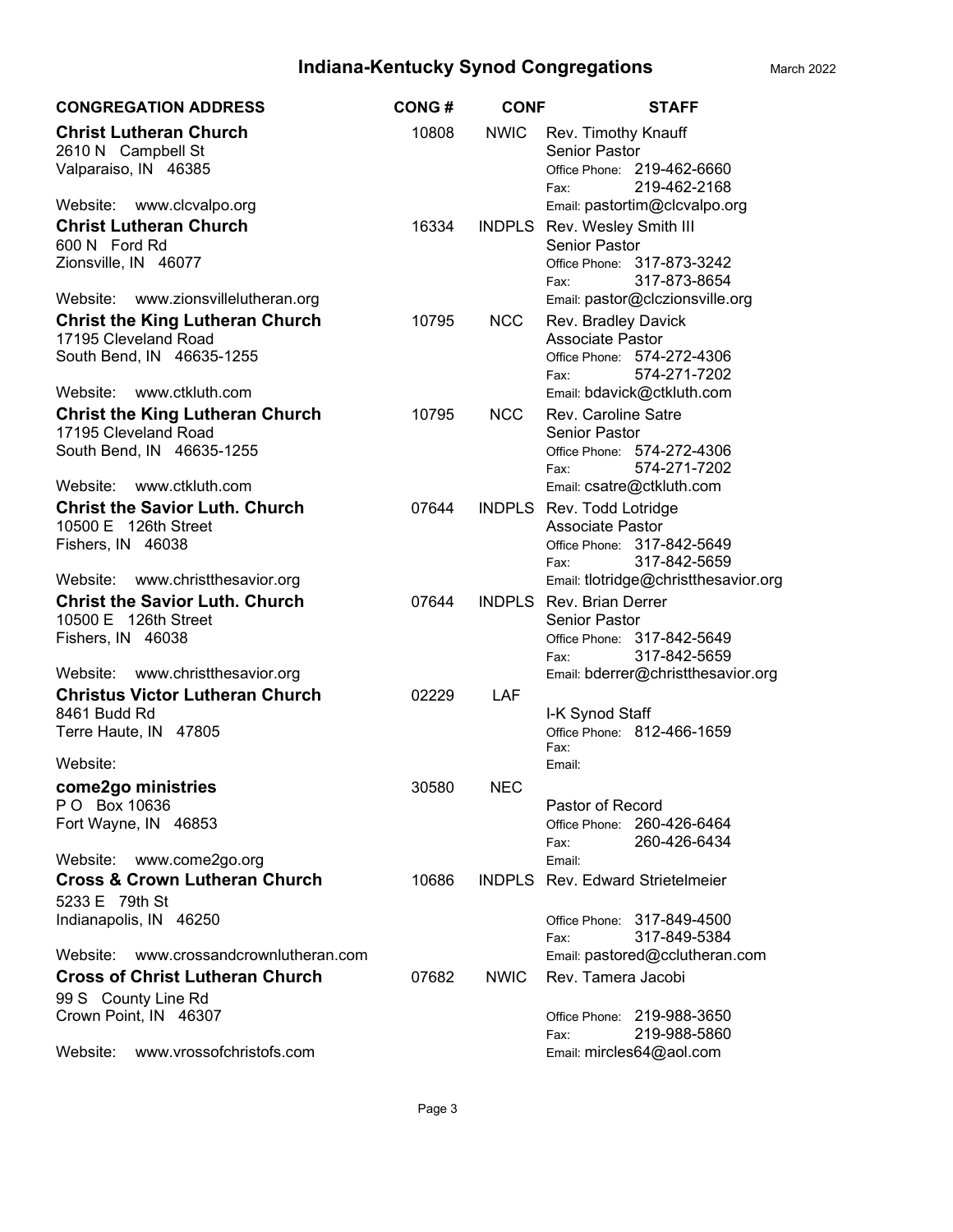| <b>CONGREGATION ADDRESS</b>                             | <b>CONG#</b> | <b>CONF</b>  | <b>STAFF</b>                                                         |
|---------------------------------------------------------|--------------|--------------|----------------------------------------------------------------------|
| <b>Cross of Grace Lutheran Church</b><br>3519 S 600 W   | 30542        |              | <b>INDPLS</b> Rev. Mark Havel                                        |
| New Palestine, IN 46163                                 |              |              | Office Phone: 317-861-0977<br>Fax:                                   |
| http://www.crossofgrace.org<br>Website:                 |              |              | Email: pastormark@crossofgrace.org                                   |
| <b>Eberhard Lutheran Church</b><br>2360 W Keiser Road   | 02263        | <b>NEC</b>   | Rev. Alice Smith                                                     |
| Columbia City, IN 46725                                 |              |              | Office Phone: 260-244-5059<br>Fax:                                   |
| Website:                                                |              |              | Email: aews123@aol.com                                               |
| <b>Emanuel</b> Lutheran Church<br>308 First Ave         | 10650        | <b>EVANS</b> | Rev. James Culver Jr.<br>(Interim)                                   |
| Evansville, IN 47710                                    |              |              | Office Phone: 812-425-7317<br>Fax:                                   |
| Website:<br>www.EmanuelLutheranELCA.org                 |              |              | Email: jim1978c@yahoo.com                                            |
| <b>Emanuel Lutheran Church</b><br>570 N Sheldon         | 02310        | <b>SEIC</b>  | Rev. Phil Garber<br>Pastor of Record                                 |
| Greendale, IN 47025                                     |              |              | Office Phone: 812-537-3884<br>Fax:                                   |
| Website: www.emanuelluther.org                          |              |              | Email:                                                               |
| <b>Emmanuel Lutheran Church</b><br>PO Box 44            | 02257        | <b>NEC</b>   | Rev. John Roberts<br>Pastor of Record (Serving 3 Congs)              |
| LaOtto, IN 46763                                        |              |              | Office Phone: 260-897-2675                                           |
| Website:<br>www.emanuelca.org                           |              |              | 260-897-4362<br>Fax:<br>Email:                                       |
| <b>Emmanuel Lutheran Church</b>                         | 10668        | <b>NWIC</b>  | Marc Cram                                                            |
| 5375 Harrison St<br>Merrillville, IN 46410              |              |              | <b>Synodically Authorized Minister</b><br>Office Phone: 219-884-4244 |
|                                                         |              |              | 219-887-0772<br>Fax:                                                 |
| Website:                                                |              |              | Email: mcram1951@frontier.com                                        |
| <b>Epiphany Lutheran Church</b><br>6606 Maplecrest Road | 20075        | <b>NEC</b>   | Rev. Richard Hartman                                                 |
| Fort Wayne, IN 46835                                    |              |              | Office Phone: 260-485-5122                                           |
| Website:<br>www.epiphanyfw.com                          |              |              | 260-485-5122<br>Fax:<br>Email: pastor@epiphanyfw.com                 |
| <b>Faith Lutheran Church</b>                            | 10687        |              | INDPLS Rev. Douglas Givan                                            |
| 5706 E County Road 100N                                 |              |              | (Serving 2 Congs)                                                    |
| Avon, IN 46123                                          |              |              | Office Phone: 317-272-1022<br>317-244-3745                           |
| Website:<br>www.flcavon.org                             |              |              | Fax:<br>Email: douggivan@yahoo.com                                   |
| <b>Faith Lutheran Church</b>                            | 02247        | <b>NEC</b>   | Rev. Martha Hampton                                                  |
| 1700 E Pettit Avenue<br>Fort Wayne, IN 46806            |              |              | (Serving 2 Congs)<br>Office Phone: 260-745-2565                      |
|                                                         |              |              | 260-456-6282<br>Fax:                                                 |
| Website:                                                |              |              | Email: pastormjh@hotmail.com                                         |
| <b>Faith Lutheran Church</b><br>202 S Greene Street     | 31076        | <b>NCC</b>   | Rev. Jessica King<br><b>Lead Pastor</b>                              |
| Goshen, IN 46526-1525                                   |              |              | Office Phone: 574-533-5760<br>Fax:                                   |
| www.faithgoshen.com<br>Website:                         |              |              | Email: pastorjessica@faithgoshen.com                                 |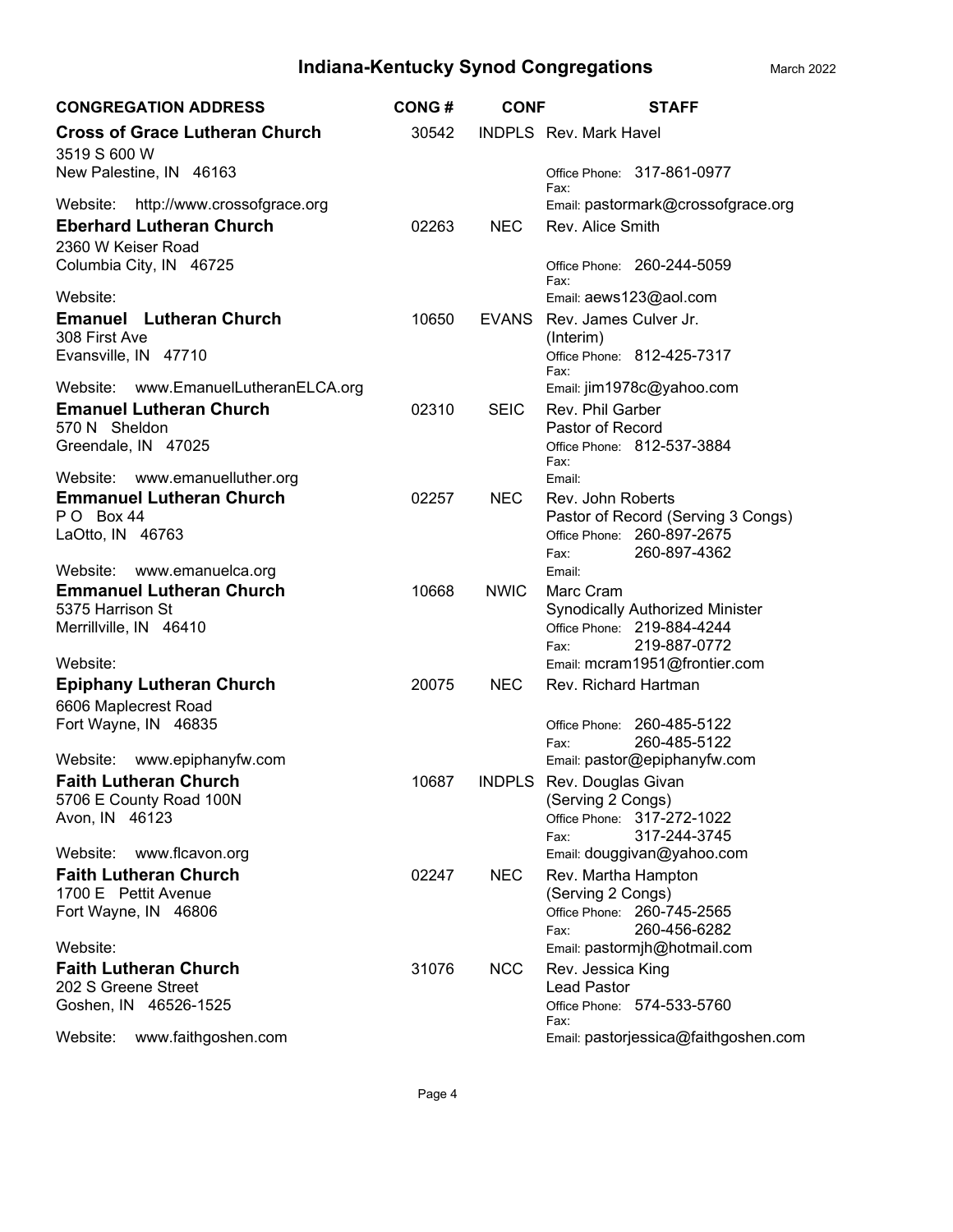| <b>CONGREGATION ADDRESS</b>                                                | <b>CONG#</b> | <b>CONF</b> | <b>STAFF</b>                                                           |
|----------------------------------------------------------------------------|--------------|-------------|------------------------------------------------------------------------|
| <b>Faith Lutheran Church</b><br>2014 Allison Lane                          | 02337        | <b>SCC</b>  | <b>Rev. Claire Ackleow</b>                                             |
| Jeffersonville, IN 47130                                                   |              |             | Office Phone: 812-282-6993<br>Fax:                                     |
| Website: www.flcjeff.org                                                   |              |             | Email: clairethepastor@gmail.com                                       |
| <b>Faith Lutheran Church</b><br>1000 Tates Creek Rd                        | 02324        | EKY.        | Rt Rev. Douglas Hahn<br>(Interim-Episcopal Partner)                    |
| Lexington, KY 40502                                                        |              |             | Office Phone: 859-266-7621                                             |
| Website: http://www.faithlutheranchurch.com                                |              |             | 859-266-9600<br>Fax:<br>Email: pastordoug@faithlutheran.com            |
| <b>Faith Lutheran Church</b>                                               | 02375        | <b>LAF</b>  | Rev. Kristen Schmid                                                    |
| 6765 E 800 N<br>Logansport, IN 46947                                       |              |             | (serving 2 Congs)<br>Office Phone: 574-859-4456                        |
|                                                                            |              |             | Fax:                                                                   |
| Website:<br><b>Faith Lutheran Church</b>                                   | 02359        |             | Email: pastorkristen21@gmail.com<br>EVANS Rev. Phillip E. "Mike" Brown |
| 2830 Frederica St                                                          |              |             | Pastor of Record                                                       |
| Owensboro, KY 42301-5444                                                   |              |             | Office Phone: 270-684-6611<br>Fax:                                     |
| Website:                                                                   |              |             | Email:                                                                 |
| <b>Faith United Lutheran Church</b><br>4015 National Road West             | 07384        | <b>ECIC</b> | Rev. Chip Belanga Jr.<br>Pastor of Record                              |
| Richmond, IN 47374-4706                                                    |              |             | Office Phone: 765-935-3303                                             |
| Website:                                                                   |              |             | 765-935-3300<br>Fax:<br>Email:                                         |
| <b>First English Lutheran Church</b>                                       | 02293        | <b>NCC</b>  | Rev. Bradley Davick                                                    |
| 16495 Ireland Rd<br>Mishawaka, IN 46544                                    |              |             | Pastor of Record<br>Office Phone: 574-255-4234                         |
|                                                                            |              |             | 574-255-4473<br>Fax:                                                   |
| Website: www.FELCmish.org<br><b>First English Lutheran Church</b>          | 02314        | <b>ECIC</b> | Email:<br>Rev. John Walker                                             |
| 2727 E Main St                                                             |              |             |                                                                        |
| Richmond, IN 47374                                                         |              |             | Office Phone: 765-962-5773<br>765-962-4003<br>Fax:                     |
| www.felconline.org<br>Website:                                             |              |             | Email: jwalker@felconline.org                                          |
| <b>First English Lutheran Church</b><br>2727 E Main St                     | 02314        | <b>ECIC</b> | Rev. Chip Belanga Jr.<br><b>Associate Pastor</b>                       |
| Richmond, IN 47374                                                         |              |             | Office Phone: 765-962-5773                                             |
| Website: www.felconline.org                                                |              |             | 765-962-4003<br>Fax:<br>Email: pastorchip@felconline.org               |
| <b>First Lutheran Church</b>                                               | 02362        | LAF         | Rev. William Peugeot                                                   |
| 204 E Pike Street<br>Attica, IN 47918                                      |              |             | (Interim)<br>Office Phone: 708-703-2066                                |
|                                                                            |              |             | Fax:                                                                   |
| Website: www.atticalutheran.wordspress.com<br><b>First Lutheran Church</b> | 02206        |             | Email:<br><b>INDPLS</b> Rev. Lawrence Isbell                           |
| 3600 25th Street                                                           |              |             |                                                                        |
| Columbus, IN 47203                                                         |              |             | Office Phone: 812-372-1256<br>812-372-8113<br>Fax:                     |
| Website: www.flccolumbus.org                                               |              |             | Email: Lisbell3.13@icloud.com                                          |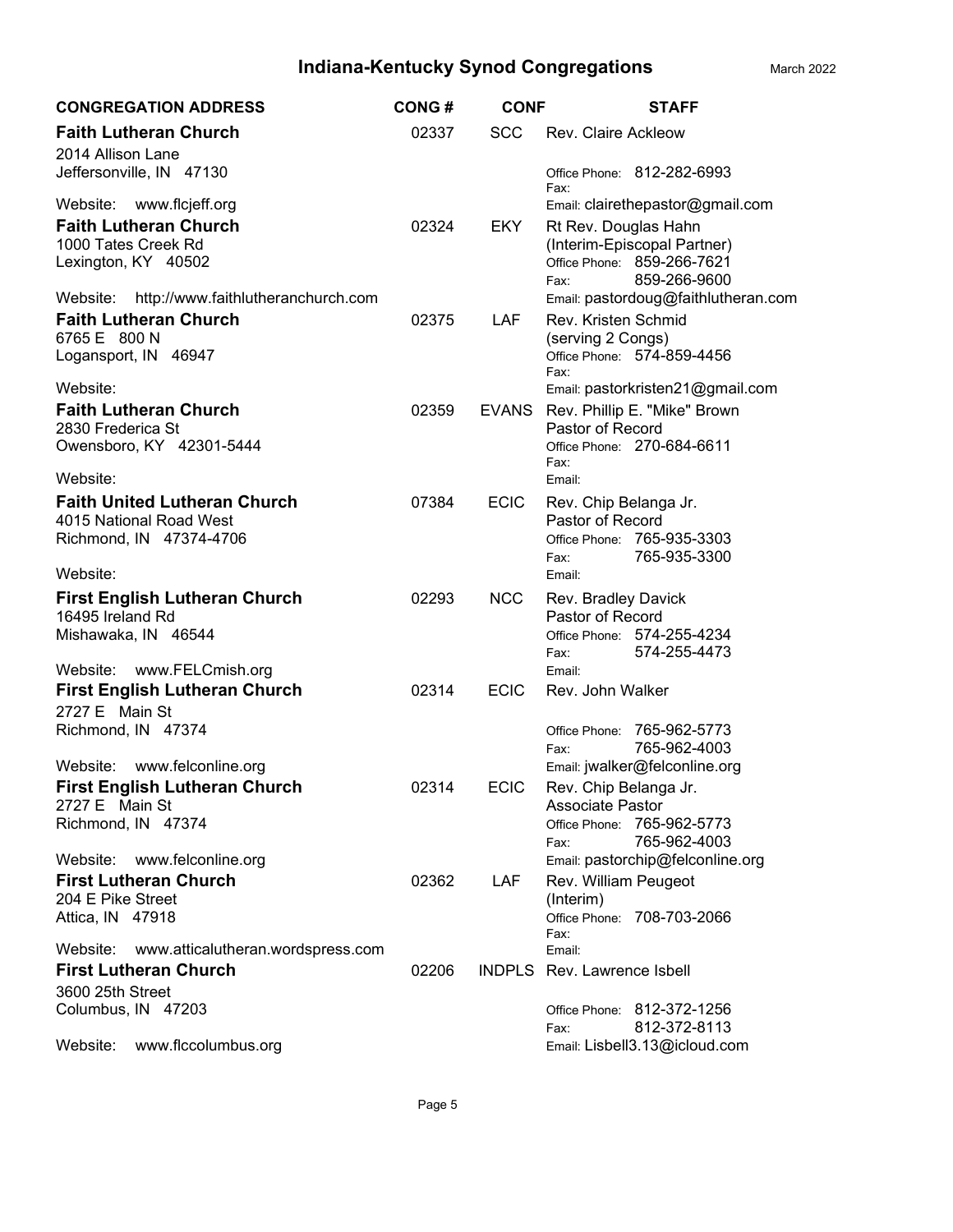| <b>CONGREGATION ADDRESS</b>                                                                                                                                        | <b>CONG#</b> | <b>CONF</b>   | <b>STAFF</b>                                                                                                                                                  |
|--------------------------------------------------------------------------------------------------------------------------------------------------------------------|--------------|---------------|---------------------------------------------------------------------------------------------------------------------------------------------------------------|
| <b>First Lutheran Church</b><br>417 East Broadway<br>Louisville, KY 40202                                                                                          | 02349        | <b>SCC</b>    | Rev. Richard Gianzero<br>Pastor of Record<br>Office Phone: 502-584-4926<br>Fax:                                                                               |
| www.thewelcomeplace.com<br>Website:<br><b>First Trinity Lutheran Church</b><br>5321 E 42nd Street<br>Indianapolis, IN 46226                                        | 10688        | <b>INDPLS</b> | Email:<br><b>Matthew DeLoera</b><br><b>Synodically Authorized Minister</b><br>Office Phone: 317-546-3085<br>Fax:                                              |
| Website:<br><b>Gethsemane Lutheran Church</b><br>2510 Gethsemane Rd<br>Corydon, IN 47112-8060                                                                      | 02331        | <b>SCC</b>    | Email: mmdeloera@gmail.com<br>Rev. Evangeline Anderson<br>(Serving 2 Congs)<br>Office Phone: 812-952-2151<br>Fax:                                             |
| Website:<br><b>Gethsemane Lutheran Church</b><br>1505 Bethany Lane                                                                                                 | 20076        | <b>NEC</b>    | Email: utcevangeline@gmail.com<br>Rev. Debra Meuter                                                                                                           |
| Fort Wayne, IN 46825<br>www.lutheransonline.com/lo/gethsemane<br>Website:<br><b>Gethsemane Lutheran Church</b><br>6810 E 10th Street<br>Indianapolis, IN 46219     | 02215        |               | Office Phone: 260-483-1813<br>Fax:<br>Email: pastorgeth@frontier.com<br><b>INDPLS</b> Rev. Martin Bornhoeft<br>Pastor of Record<br>Office Phone: 317-357-7369 |
| Website:                                                                                                                                                           |              |               | Fax:<br>Email:                                                                                                                                                |
| <b>Gethsemane Lutheran Church</b><br>2185 Garden Springs Drive<br>Lexington, KY 40504-3459                                                                         | 13226        | <b>EKY</b>    | Rev. Michael Chamberlain<br>(Interim-Presbyterian Partner)<br>Office Phone: 859-277-6096<br>859-277-6096<br>Fax:                                              |
| Website:<br>www.glclex.org                                                                                                                                         |              |               | Email: mike.cha24@gmail.com                                                                                                                                   |
| Gloria Dei Lutheran Church<br>2718 Dixie Highway<br>Crestview Hills, KY 41017                                                                                      | 07696        | <b>EKY</b>    | Rev. Dominic Guido<br>Office Phone: 859-331-4694<br>859-331-4864<br>Fax:                                                                                      |
| Website:<br>http://www.gloriadei-nky.org                                                                                                                           |              |               | Email: rev.domguido@gmail.com                                                                                                                                 |
| <b>Gloria Dei Lutheran Church</b><br>3711 Ridge Road<br>Highland, IN 46322-2055                                                                                    | 02285        | <b>NWIC</b>   | Rev. David Adams<br>Office Phone: 219-838-5313<br>Fax:                                                                                                        |
| Website:<br>Gloria Dei Lutheran Church<br>P O Box 457<br>Mulberry, IN 46058-2457                                                                                   | 02377        | LAF           | Email: pastordaveadams@sbcglobal.net<br><b>Rev. Katherine Crecelius</b><br>(Interim Serving 2-Congs)<br>Office Phone: 765-296-2108<br>Fax:                    |
| Website:<br>www.gloriadei-lutheran.org<br><b>Gloria Dei Lutheran Church</b><br>225 East Haney Ave<br>South Bend, IN 46613-2499<br>Website:<br>www.gloriadei-in.org | 02299        | <b>NCC</b>    | Email: kate.crecelius@gmail.com<br>Rev. Bradley Davick<br>Pastor of Record<br>Office Phone: 574-288-5266<br>574-288-6664<br>Fax:<br>Email:                    |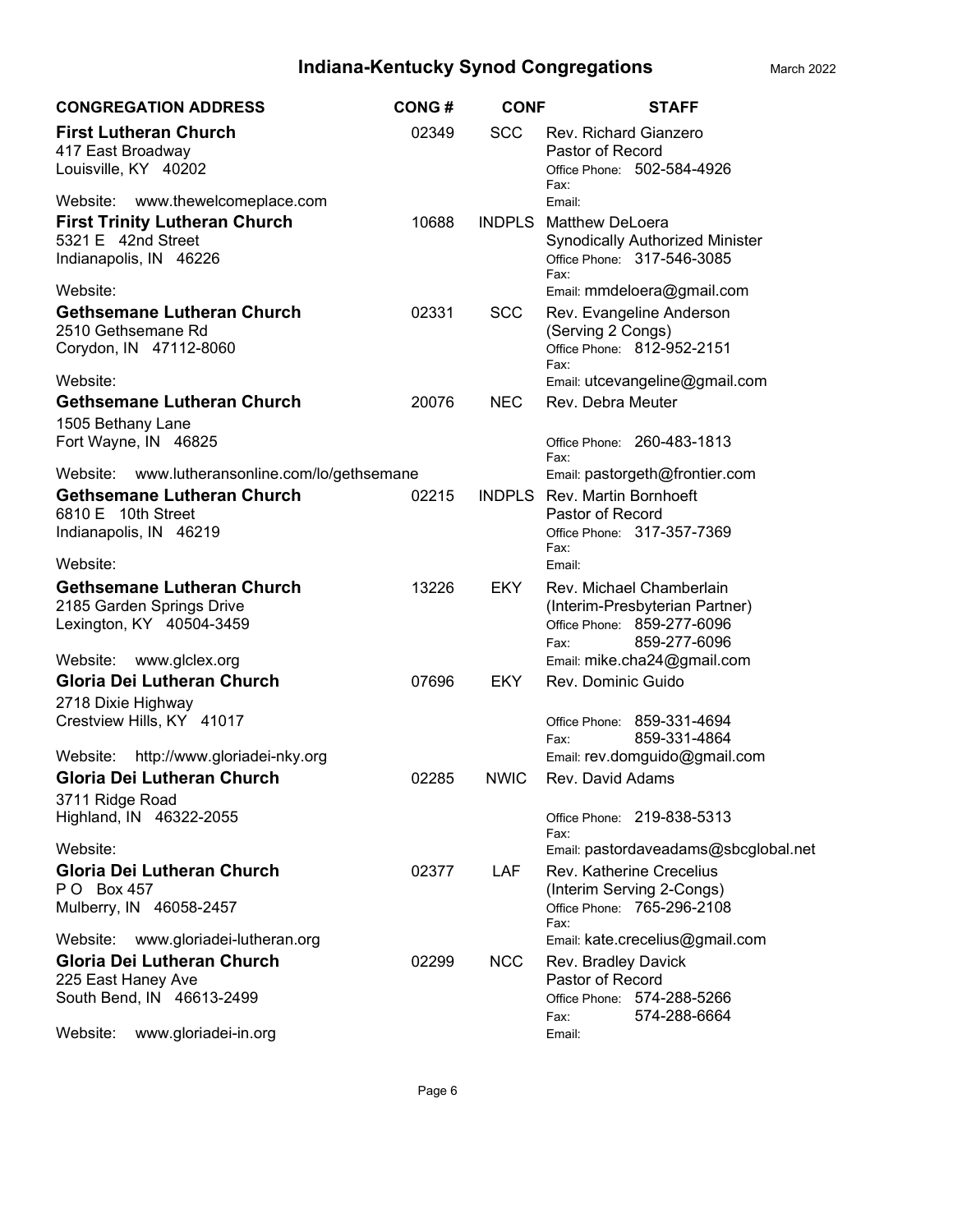| <b>CONGREGATION ADDRESS</b>                                                                                         | <b>CONG#</b> | <b>CONF</b>  | <b>STAFF</b>                                                                                                                         |
|---------------------------------------------------------------------------------------------------------------------|--------------|--------------|--------------------------------------------------------------------------------------------------------------------------------------|
| <b>Good Shepherd Lutheran Church</b><br>1021 Manchester Dr<br>South Bend, IN 46615-3614                             | 02300        | <b>NCC</b>   | Rev. Emily Trubey-Weller<br>Pastor of Record<br>Office Phone: 574-232-9418<br>Fax:                                                   |
| Website:                                                                                                            |              |              | Email:                                                                                                                               |
| <b>Grace &amp; Glory Lutheran Church</b><br>12900 W Hwy 42<br>Prospect, KY 40059<br>Website:<br>www.graceglory.org  | 30307        | <b>SCC</b>   | Rev. Karleen Jung<br>(Serving 2 Congs)<br>Office Phone: 502-228-0650<br>502-749-8389<br>Fax:<br>Email: pastorkarleen@graceglory.org  |
| <b>Grace &amp; Peace Lutheran Church</b><br>200 South Boeke Rd<br>Evansville, IN 47714                              | 30766        | <b>EVANS</b> | Rev. Cody Blust<br>Pastor of Record<br>Office Phone: 812-476-8201                                                                    |
| Website:                                                                                                            |              |              | Fax:<br>Email:                                                                                                                       |
| <b>Grace and Hope Fellowship</b><br>911 E 86th Street Ste 200<br>Indianapolis, IN 46240                             | 31298        |              | Rev. Nancy Nyland<br>Pastor of Record<br>Office Phone: 317-253-3522<br>Fax:                                                          |
| Website:                                                                                                            |              |              | Email:                                                                                                                               |
| <b>Grace Lutheran Church</b><br>204 N Main St<br>Columbia City, IN 46725-2136<br>Website: www.gracecolumbiacity.org | 02245        | <b>NEC</b>   | <b>Rev. Matthew Converse</b><br>(Serving 2 Congs)<br>Office Phone: 260-244-7118<br>260-248-2138<br>Fax:<br>Email: mkconverse@msn.com |
| <b>Grace Lutheran Church</b><br>P O Box 851<br>Elkhart, IN 46515-0851                                               | 02275        | <b>NCC</b>   | Rev. Amy Beitelschees-Albers<br>(Serving 2 Congs)<br>Office Phone: 574-294-1951<br>574-522-5580<br>Fax:                              |
| Website: www.gracelutheranelk.org<br><b>Grace Lutheran Church</b>                                                   |              |              | Email: sanctuary.farm@yahoo.com                                                                                                      |
| 203 East Main St<br>Syracuse, IN 46567                                                                              | 02266        | <b>NCC</b>   | Rev. Forrest VanGundy<br>Pastor of Record<br>Office Phone: 574-457-3845<br>574-457-3845<br>Fax:                                      |
| Website:                                                                                                            |              |              | Email:                                                                                                                               |
| <b>Griffith Lutheran Church</b><br>1000 N Broad St<br>Griffith, IN 46319<br>Website: www.griffithlutheran.org       | 20078        | <b>NWIC</b>  | Rev. Freda Scales<br>(Interim)<br>Office Phone: 219-838-1626<br>219-923-0326<br>Fax:<br>Email: fscales2@comcast.net                  |
| <b>Hilltop Church of the Ascension</b>                                                                              | 20083        | <b>NCC</b>   | Rev. Alexa Kvande                                                                                                                    |
| 4114 S Ironwood Dr<br>South Bend, IN 46614-3071                                                                     |              |              | Office Phone: 574-291-4717<br>574-299-9068<br>Fax:                                                                                   |
| Website:                                                                                                            |              |              | Email: alexa.epstein@gmail.com                                                                                                       |
| <b>Holy Cross Lutheran Church</b>                                                                                   | 07726        | <b>EVANS</b> | Rev. Thomas Duval                                                                                                                    |
| PO Box 2<br>Rockport, IN 47635                                                                                      |              |              | Pastor of Record<br>Office Phone: 812-649-4659<br>Fax:                                                                               |
| Website:<br>www.holycrossrockport.org                                                                               |              |              | Email:                                                                                                                               |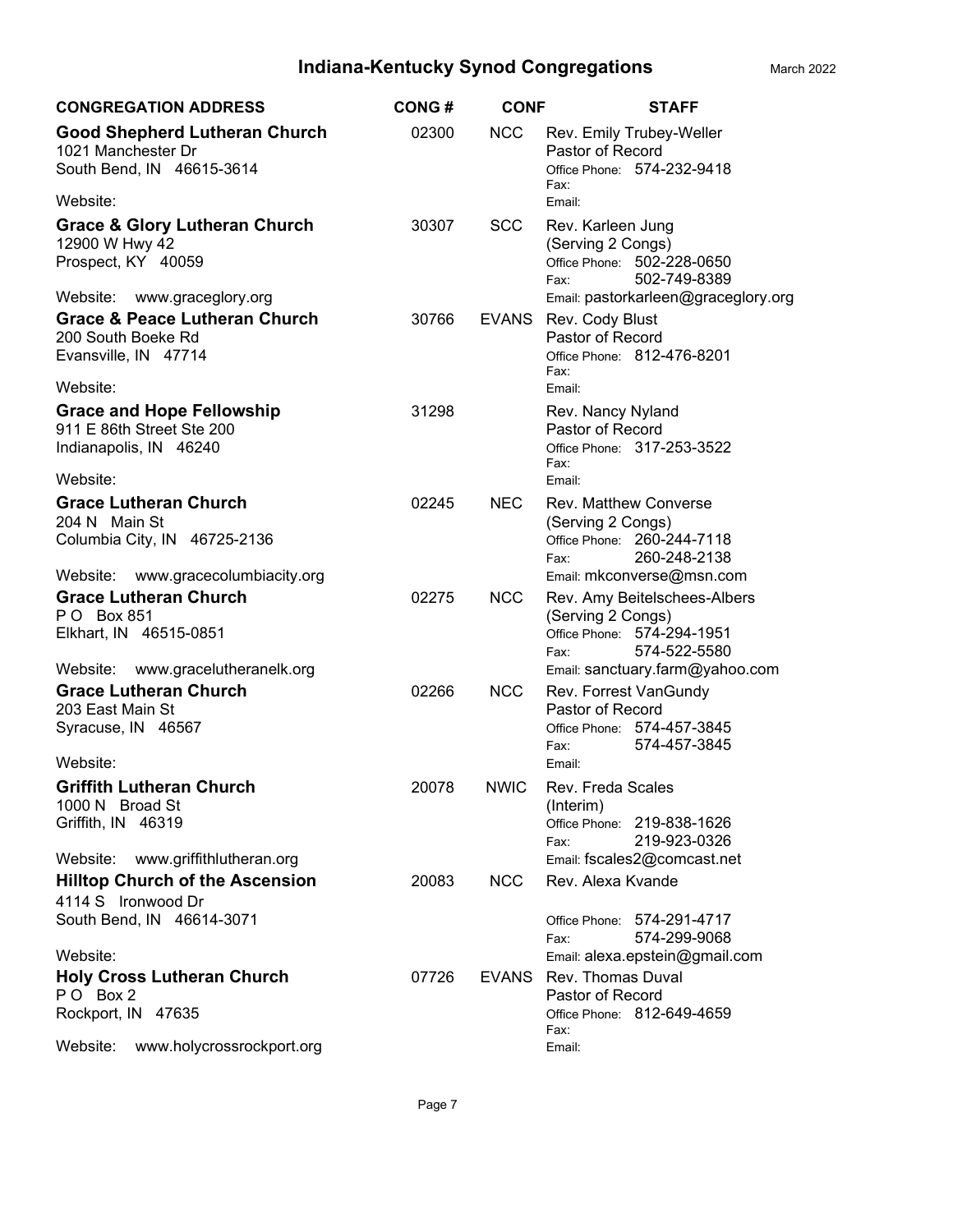| <b>CONGREGATION ADDRESS</b>                                                          | <b>CONG#</b> | <b>CONF</b> | <b>STAFF</b>                                                |
|--------------------------------------------------------------------------------------|--------------|-------------|-------------------------------------------------------------|
| <b>Holy Shepherd Lutheran Church</b>                                                 | 16371        | <b>NWIC</b> | <b>Rev Eric Schlichting</b>                                 |
| 9770 Keilman St                                                                      |              |             |                                                             |
| St. John, IN 46373                                                                   |              |             | Office Phone: 219-365-3803                                  |
|                                                                                      |              |             | 219-365-9482<br>Fax:                                        |
| Website:<br>www.holy-shepherd.org                                                    |              |             | Email: ericschlic@gmail.com                                 |
| <b>Holy Trinity Lutheran Church</b><br>18330 SR 37, Box 274                          | 02254        | <b>NEC</b>  | Alex Heffelfinger<br><b>Synodically Authorized Minister</b> |
| Harlan, IN 46743-9998                                                                |              |             | Office Phone: 260-657-5614                                  |
|                                                                                      |              |             | Fax:                                                        |
| Website: www.HolyTrinityHarlan.com                                                   |              |             | Email: iamheff@hotmail.com                                  |
| <b>Holy Trinity Lutheran Church</b>                                                  | 02371        | LAF         | Rev. Elizabeth Lee                                          |
| 1005 N 21st St<br>Lafayette, IN 47904-2296                                           |              |             | 765-447-4205<br>Office Phone:                               |
|                                                                                      |              |             | 765-447-2409<br>Fax:                                        |
| Website:<br>www.htlcweb.org                                                          |              |             | Email: lee.l.elizabeth@gmail.com                            |
| <b>Holy Trinity Lutheran Church</b>                                                  | 02226        | <b>ECIC</b> | Rev. Jerome O'Neal                                          |
| 900 W White River Blvd                                                               |              |             |                                                             |
| Muncie, IN 47303                                                                     |              |             | 765-282-0619<br>Office Phone:                               |
|                                                                                      |              |             | 765-282-3611<br>Fax:                                        |
| Website:<br>www.holytrinitylutheranchurch.com<br><b>Holy Trinity Lutheran Church</b> | 02227        | <b>ECIC</b> | Email: htlcmunciepastor@gmail.com<br>Rev. Matthew Masko     |
| 535 South 14th Street                                                                |              |             |                                                             |
| New Castle, IN 47362-3370                                                            |              |             | Office Phone: 765-529-2421                                  |
|                                                                                      |              |             | 765-529-2421<br>Fax:                                        |
| Website:                                                                             |              |             | Email: masko.matthew@gmail.com                              |
| <b>Holy Trinity Lutheran Church</b>                                                  | 02301        | <b>NCC</b>  | Rev. Scott Bowie                                            |
| 915 N Ironwood Dr                                                                    |              |             | (Interim-UCC Pastor)<br>Office Phone:                       |
| South Bend, IN 46615                                                                 |              |             | 574-272-0029<br>Fax:                                        |
| Website: http://www.holytrin.com                                                     |              |             | Email: kscottbowie@comcast.net                              |
| <b>Hope Lutheran Church</b>                                                          | 02244        | NEC.        | Rev. Matthew Converse                                       |
| 2001 South 500 E                                                                     |              |             | (Serving 2 Congs)                                           |
| Columbia City, IN 46725                                                              |              |             | Office Phone: 260-244-3958<br>260-244-3958<br>Fax:          |
| Website:                                                                             |              |             | Email: mkconverse@msn.com                                   |
| <b>Hope Lutheran Church</b>                                                          | 02378        | <b>EKY</b>  | Rev. Jerri Carlin                                           |
| 1251 Louisville Road                                                                 |              |             |                                                             |
| Frankfort, KY 40601                                                                  |              |             | Office Phone: 502-227-9950                                  |
| Website:                                                                             |              |             | Fax:<br>Email: revjerricarlin@gmail.com                     |
| <b>Immanuel Lutheran Church</b>                                                      | 02296        | NCC         | Rev. Thelma Megill-Cobbler                                  |
| 6835 Union Road                                                                      |              |             | (Interim)                                                   |
| Plymouth, IN 46563-1724                                                              |              |             | Office Phone: 574-936-8365                                  |
|                                                                                      |              |             | Fax:<br>Email: thelmahelen1980@gmail.cccom                  |
| www.immanuelofplymouth.org<br>Website:<br><b>King of Glory Lutheran Church</b>       | 02217        |             | INDPLS Rev. David Hewitt                                    |
| 2201 E 106th St                                                                      |              |             |                                                             |
| Carmel, IN 46032                                                                     |              |             | Office Phone: 317-846-1555                                  |
|                                                                                      |              |             | 317-846-1590<br>Fax:                                        |
| Website:<br>www.kogcarmel.org                                                        |              |             | Email: david.hewitt@kogcarmel.org                           |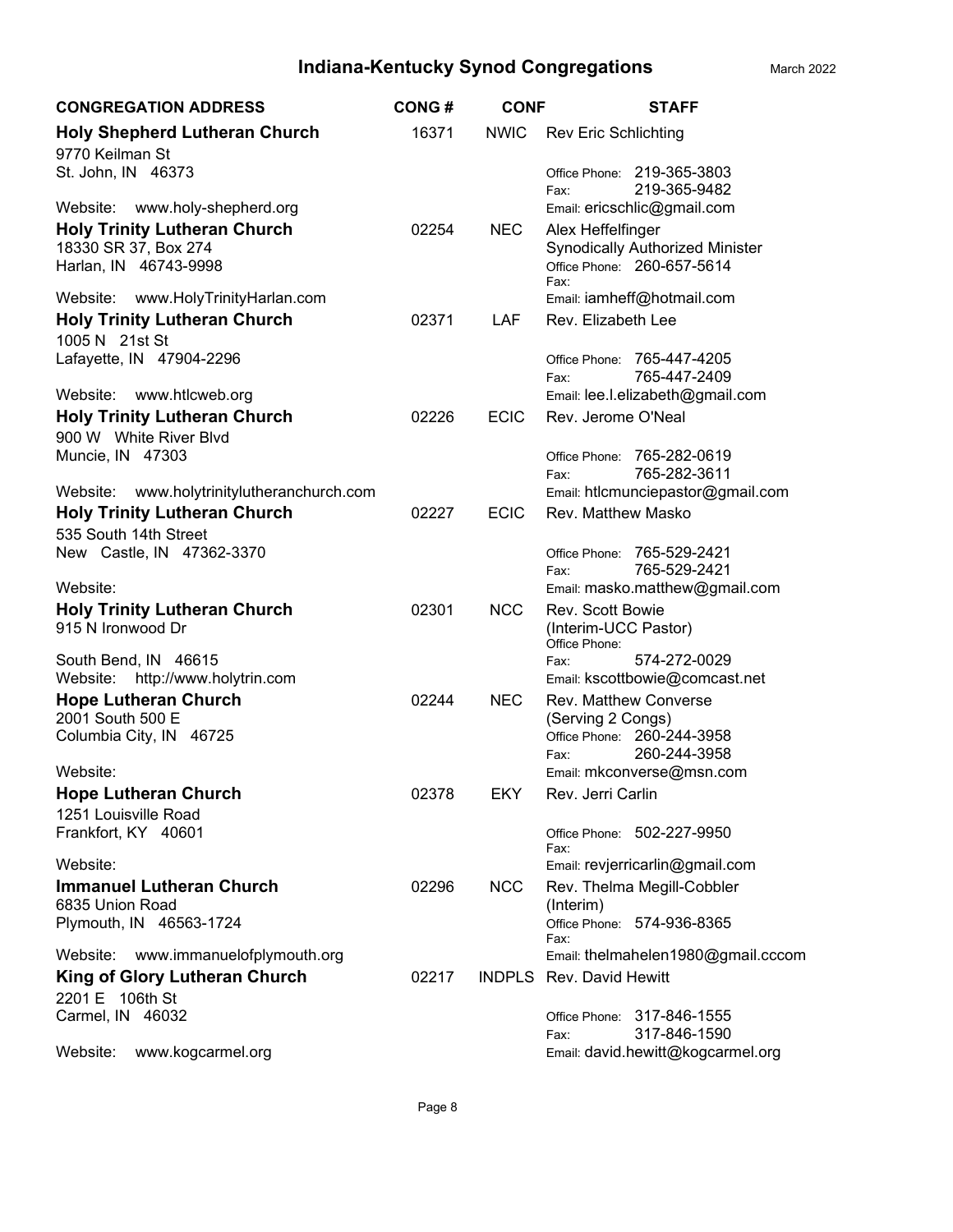| <b>CONGREGATION ADDRESS</b>                                                          | <b>CONG#</b> | <b>CONF</b> | <b>STAFF</b>                                                                                 |
|--------------------------------------------------------------------------------------|--------------|-------------|----------------------------------------------------------------------------------------------|
| <b>Lutheran Church of the Cross</b>                                                  | 13260        | <b>ECIC</b> | Rev. Robert Abner                                                                            |
| 4401 N Wheeling Ave<br>Muncie, IN 47304                                              |              |             | Office Phone: 765-288-8110<br>Fax:                                                           |
| Website:                                                                             |              |             | Email: Pastorrobertabner@gmail.com                                                           |
| <b>Mara Evangelical Church</b><br>7927 Jaclyn Drive<br>Indianapolis, IN 46237        | 31390        |             | INDPLS Mr. Khai Cho<br>Synodically Authorized Minister<br>Office Phone: 803-369-1973<br>Fax: |
| Website:                                                                             |              |             | Email: kye.kye@gmail.com                                                                     |
| <b>Marquardt Lutheran Church</b>                                                     | 02258        | <b>NEC</b>  | Rev. Paul W. Row                                                                             |
| 11430 Grotrain Road<br>Monroeville, IN 46773                                         |              |             | Pastor of Record<br>Office Phone: 260-623-3174<br>Fax:                                       |
| Website:                                                                             |              |             | Email:                                                                                       |
| <b>Messiah Lutheran Church</b>                                                       | 02234        |             | <b>INDPLS Rev. Erik Allen</b>                                                                |
| 801 South Green Street<br>Brownsburg, IN 46112-1803                                  |              |             | Office Phone: 317-852-2988<br>317-852-9022<br>Fax:                                           |
| http://www.messiahelca.com<br>Website:                                               |              |             | Email: pastor.erik@messiahelca.com                                                           |
| <b>Messiah Lutheran Church</b>                                                       | 02234        |             | <b>INDPLS</b> Hope Moran                                                                     |
| 801 South Green Street<br>Brownsburg, IN 46112-1803                                  |              |             | Deacon Dir. of Ministry<br>Office Phone: 317-852-2988<br>317-852-9022<br>Fax:                |
| http://www.messiahelca.com<br>Website:                                               |              |             | Email: hope.moran@messiahelca.com                                                            |
| <b>Messiah Lutheran Church</b><br>7211 Stellhorn Rd                                  | 02248        | <b>NEC</b>  | Rev. Timothy Graham<br><b>Senior Pastor</b>                                                  |
| Fort Wayne, IN 46815-5551                                                            |              |             | Office Phone: 260-485-8716<br>260-485-8716<br>Fax:                                           |
| Website:<br>www.messiahlc.com                                                        |              |             | Email: pastortim.messiah@gmail.com                                                           |
| <b>Messiah-Trinity Church</b>                                                        | 02351        | <b>SCC</b>  |                                                                                              |
| 8701 Shepherdsville Rd<br>Louisville, KY 40219                                       |              |             | Pastor of Record<br>Office Phone: 502-969-1422<br>Fax:                                       |
| Website:                                                                             |              |             | Email:                                                                                       |
| <b>Mt. Pleasant Lutheran Church</b><br>2520 North 600 East<br>Kendallville, IN 46755 | 02237        | <b>NEC</b>  | Rev. John Roberts<br>Pastor of Record (Serving 3 Congs)<br>Office Phone: 260-636-2777        |
| www.stmarksandmtpleasant.org<br>Website:                                             |              |             | Fax:<br>Email:                                                                               |
| <b>Mt. Zion Lutheran Church</b>                                                      | 02256        | <b>NEC</b>  | Rev. John Kost                                                                               |
| 797 N Detroit St                                                                     |              |             | (Serving 2 Congs)                                                                            |
| LaGrange, IN 46761-1111                                                              |              |             | Office Phone: 260-463-3624<br>Fax:                                                           |
| Website:<br>www.mtzionlagrange.com                                                   |              |             | Email: kostjw@gmail.com                                                                      |
| <b>New Hope Lutheran Church</b>                                                      | 16416        | LAF.        | Rev. Scott Vana                                                                              |
| <b>POB 869</b><br>Monticello, IN 47960-0869                                          |              |             | Pastor of Record<br>Office Phone: 574-297-8759<br>Fax:                                       |
| Website:<br>www.lutheranonline.com/newhopemonticello                                 |              |             | Email:                                                                                       |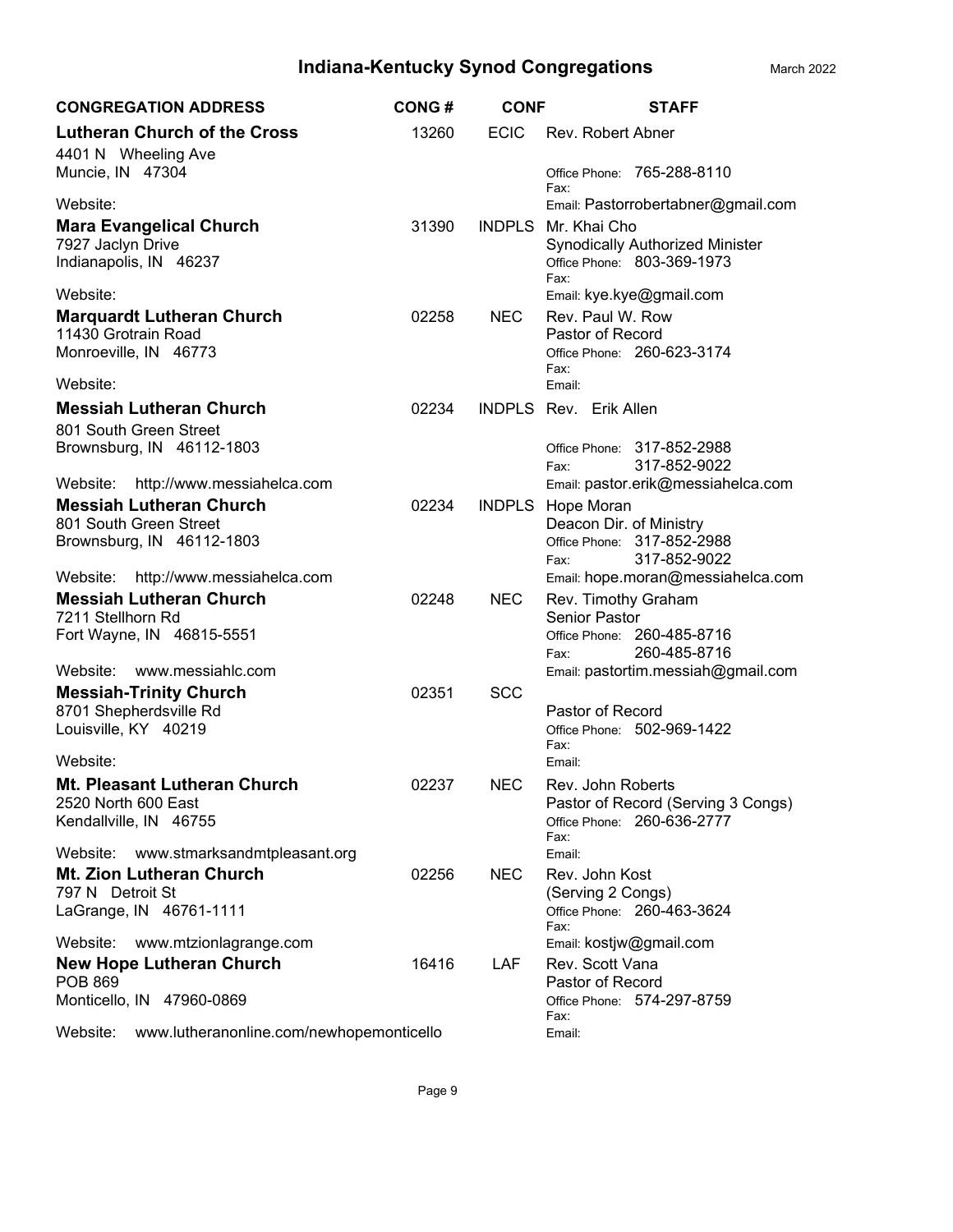| <b>CONGREGATION ADDRESS</b>                                                                   | <b>CONG#</b> | <b>CONF</b>  | <b>STAFF</b>                                                                         |
|-----------------------------------------------------------------------------------------------|--------------|--------------|--------------------------------------------------------------------------------------|
| <b>New Joy Lutheran Church</b>                                                                | 30485        |              | INDPLS Rev. Chris Duckworth                                                          |
| 316 W 156th Street<br>Westfield, IN 46074                                                     |              |              | Office Phone: 317-896-1402<br>317-896-1363<br>Fax:                                   |
| Website:<br>www.newjoy.org                                                                    |              |              | Email: pastor@newjoy.org                                                             |
| <b>Our Blessed Saviour Luth Church</b>                                                        | 20072        | <b>ECIC</b>  | Rev. Kal Rissman                                                                     |
| 309 W Washington St Box 206<br>Alexandria, IN 46001-0206<br>Website: www.ourblessedsavior.com |              |              | Office Phone: 765-724-3671<br>765-724-7566<br>Fax:<br>Email: pastorkal2015@gmail.com |
| <b>Our Saviour Lutheran Church</b>                                                            | 02338        | <b>EVANS</b> | Rev. Karen Husby                                                                     |
| PO Box 1224                                                                                   |              |              | Pastor of Record                                                                     |
| Princeton, IN 47670                                                                           |              |              | Office Phone: 812-386-6209<br>Fax:                                                   |
| Website:                                                                                      |              |              | Email:                                                                               |
| <b>Our Saviour Lutheran Church</b><br>300 W Fowler St                                         | 02374        | LAF          | Rev. Randy Schroeder                                                                 |
| West Lafayette, IN 47906                                                                      |              |              | Office Phone: 765-743-2931                                                           |
|                                                                                               |              |              | 765-743-2931<br>Fax:                                                                 |
| Website: www.osluth.org                                                                       |              |              | Email: randy@osluth.org                                                              |
| <b>Our Saviour Lutheran Church</b>                                                            | 02232        | <b>ECIC</b>  | Rev. Daniel Nugent                                                                   |
| 942 E Washington St<br>Winchester, IN 47394                                                   |              |              | Pastor of Record<br>Office Phone: 765-584-9751                                       |
| Website:                                                                                      |              |              | Fax:<br>Email:                                                                       |
| <b>Pilgrim Lutheran Church</b>                                                                | 20081        |              | <b>INDPLS</b> Rev. Steven Albertin                                                   |
| 3650 West 106th Street                                                                        |              |              | (Interim)                                                                            |
| Carmel, IN 46032                                                                              |              |              | Office Phone: 317-846-2221<br>317-846-3590                                           |
| Website: www.pilgrimindy.org                                                                  |              |              | Fax:<br>Email: stalbertin94@gmail.com                                                |
| <b>Pleasant View Lutheran Church</b>                                                          | 02218        |              | <b>INDPLS</b> Rev. Sarah Nowak                                                       |
| 801 West 73rd St                                                                              |              |              |                                                                                      |
| Indianapolis, IN 46260                                                                        |              |              | Office Phone: 317-253-0872                                                           |
|                                                                                               |              |              | 317-255-3513<br>Fax:                                                                 |
| Website: http://www.pvlcelca.org                                                              |              |              | Email: prsarah@pvlcelca.org                                                          |
| <b>Pleasant View Lutheran Church</b>                                                          | 02218        |              | INDPLS Rev. Robert Nowak                                                             |
| 801 West 73rd St<br>Indianapolis, IN 46260                                                    |              |              | Office Phone: 317-253-0872                                                           |
|                                                                                               |              |              | 317-255-3513<br>Fax:                                                                 |
| http://www.pvlcelca.org<br>Website:                                                           |              |              | Email: prbob@pvlcelca.org                                                            |
| <b>Prince of Peace Lutheran Church</b>                                                        | 02288        | <b>NWIC</b>  | Rev. David Adams                                                                     |
| 6795 Broadway                                                                                 |              |              | Pastor of Record                                                                     |
| Merrillville, IN 46410                                                                        |              |              | Office Phone: 219-769-5631<br>Fax:                                                   |
| Website:                                                                                      |              |              | Email:                                                                               |
| <b>Prince of Peace Lutheran Church</b>                                                        | 30103        | EKY          | Rev. Doug Couch                                                                      |
| P O Box 1011                                                                                  |              |              | (Serving 2 Congs)                                                                    |
| Russell Springs, KY 42642-1011                                                                |              |              | Office Phone: 270-866-4656<br>Fax:                                                   |
| Website:                                                                                      |              |              | Email: dougcouch.couch@gmail.com                                                     |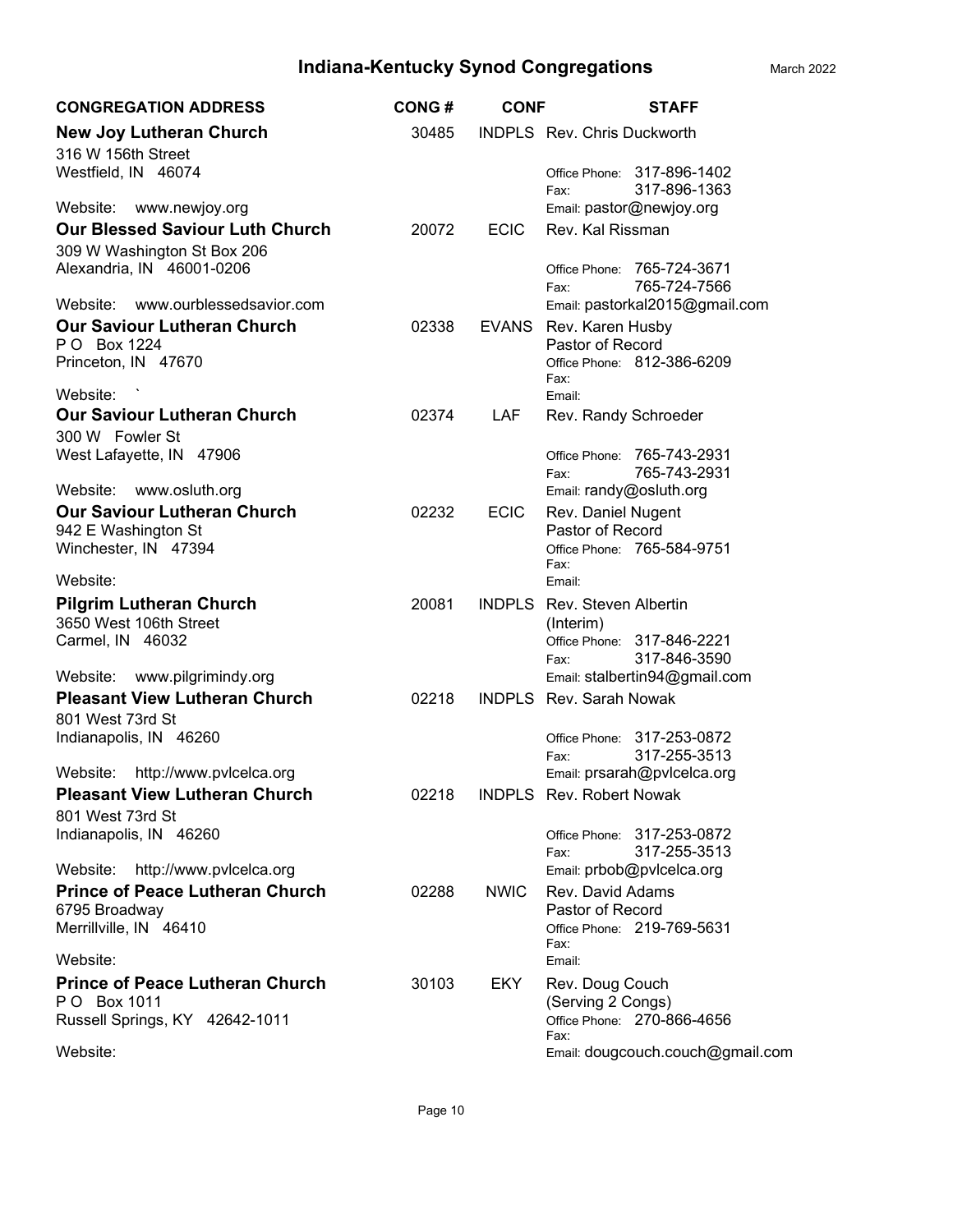| <b>CONGREGATION ADDRESS</b>                                                            | <b>CONG#</b> | <b>CONF</b>  | <b>STAFF</b>                                                                                   |
|----------------------------------------------------------------------------------------|--------------|--------------|------------------------------------------------------------------------------------------------|
| <b>Redeemer Lutheran Church</b><br>Malin at Elm St PO Box 156<br>Bryant, IN 47326-0156 | 02202        | <b>ECIC</b>  | Rev. Daniel Layden<br>Pastor of Record/Episcopal Partner<br>Office Phone: 260-997-6787<br>Fax: |
| redeemerlc@centurylink.net<br>Website:                                                 |              |              | Email: dklayden@gmail.com                                                                      |
| <b>Redeemer Lutheran Church</b><br>140 E 32nd St                                       | 02342        | <b>EVANS</b> | Rev. Adam Ruschau                                                                              |
| Jasper, IN 47546                                                                       |              |              | Office Phone: 812-634-1123<br>Fax:                                                             |
| Website: jasperRedeemer.org                                                            |              |              | Email: aruschau@hotmail.com                                                                    |
| <b>Redeemer Lutheran Church</b><br>P O Box 742                                         | 07217        | EKY.         | Rev. Doug Couch<br>(Serving 2 Congs)                                                           |
| Somerset, KY 42502-0742                                                                |              |              | Office Phone: 606-678-4003<br>Fax:                                                             |
| Website:                                                                               |              |              | Email: dougcouch.couch@gmail.com                                                               |
| <b>Resurrection Lutheran Church</b><br>14318 Lima Rd                                   | 07722        | <b>NEC</b>   | Barbara Limbach<br>Deacon                                                                      |
| Fort Wayne, IN 46818                                                                   |              |              | Office Phone: 260-637-5900<br>Fax:                                                             |
| Website: www.rlcfw.org                                                                 |              |              | Email: aim@rlcfw.org                                                                           |
| <b>Resurrection Lutheran Church</b><br>14318 Lima Rd                                   | 07722        | <b>NEC</b>   | Rev. William Smith                                                                             |
| Fort Wayne, IN 46818                                                                   |              |              | Office Phone: 260-637-5900<br>Fax:                                                             |
| Website: www.rlcfw.org                                                                 |              |              | Email: prsmith@rlcfw.org                                                                       |
| <b>Resurrection Lutheran Church</b><br>445 E Stop 11 Road                              | 02235        |              | INDPLS Rev. Ryan Bailey<br><b>Lead Pastor</b>                                                  |
| Indianapolis, IN 46227-2559                                                            |              |              | Office Phone: 317-881-7854                                                                     |
|                                                                                        |              |              | 317-881-7880<br>Fax:                                                                           |
| Website: www.RLCIndy.org                                                               |              |              | Email: prryan@rlcindy.org                                                                      |
| <b>Resurrection Lutheran Church</b><br>1429 Clifty Drive                               | 02328        | <b>SEIC</b>  | Rev. Vicki Garber<br>(Interim)                                                                 |
| Madison, IN 47250                                                                      |              |              | Office Phone: 812-273-3525<br>Fax:                                                             |
| Website:<br>www.rlcmadison.org                                                         |              |              | Email: PastorVickiG@aol.com                                                                    |
| <b>Resurrection Lutheran Church</b>                                                    | 30733        | <b>ECIC</b>  | Rev. Elette Rogers                                                                             |
| 4407 S. Adams Street<br>Marion, IN 46953-5349                                          |              |              | Pastor of Record<br>Office Phone: 765-664-9121                                                 |
| Website:                                                                               |              |              | Fax:<br>Email:                                                                                 |
| <b>Risen Lord Lutheran Church</b>                                                      | 30306        |              | INDPLS Rev. Wendy Kalan                                                                        |
| 3758 W Whiteland Rd                                                                    |              |              | (Interim)                                                                                      |
| Bargersville, IN 46106-9071                                                            |              |              | Office Phone: 317-535-6727<br>Fax:                                                             |
| Website:                                                                               |              |              | Email: wdkalan@gmail.com                                                                       |
| <b>Roots of Life</b><br>11366 IN-38                                                    | 31085        |              | <b>INDPLS</b> Rev. Teri Ditslear<br>Pastor                                                     |
| Noblesville, IN 46060                                                                  |              |              | Office Phone: 317-752-4772<br>Fax:                                                             |
| Website:                                                                               |              |              | Email: tditslear@gmail.com                                                                     |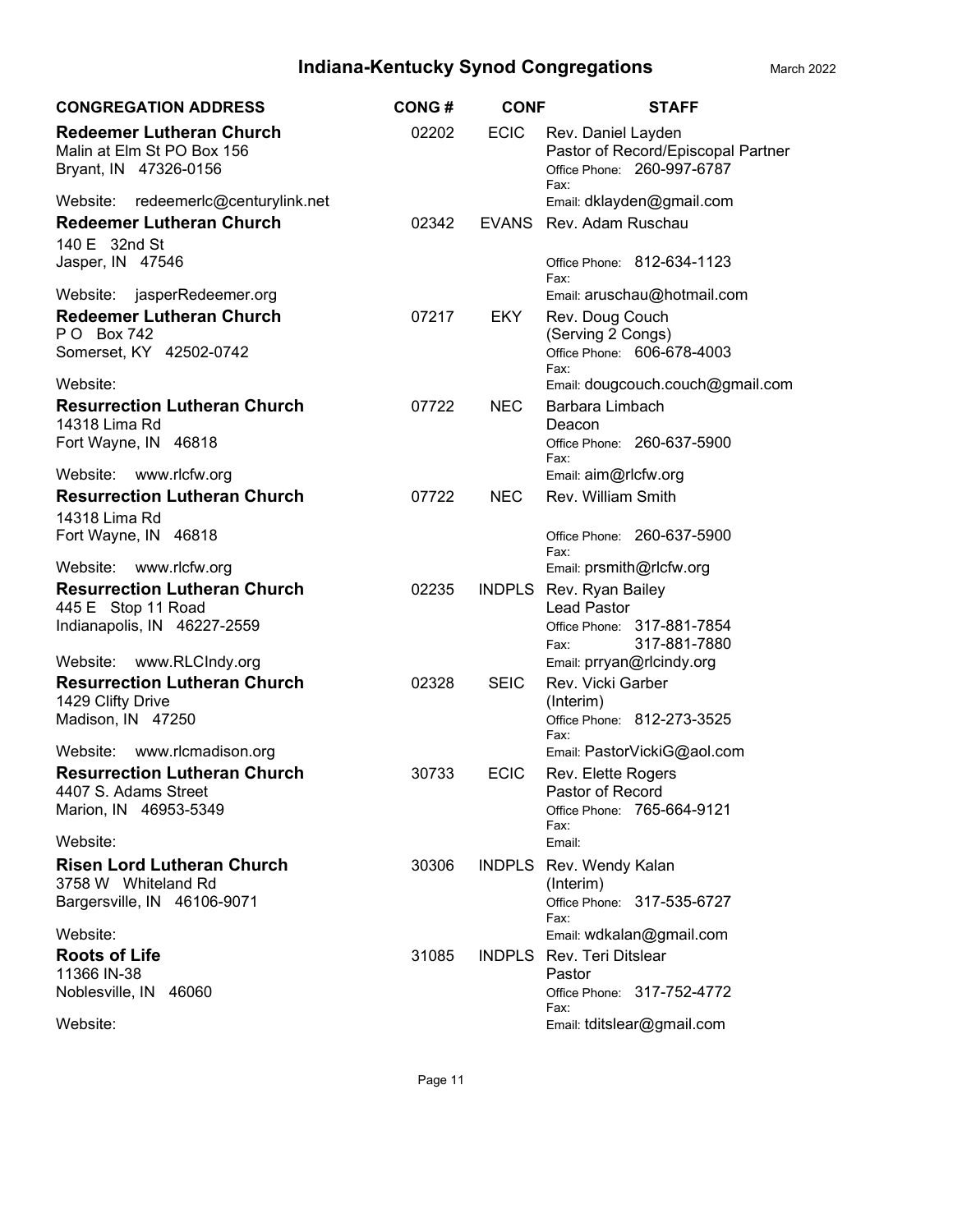| <b>CONGREGATION ADDRESS</b>                                                   | <b>CONG#</b> | <b>CONF</b>   | <b>STAFF</b>                                                                                                   |
|-------------------------------------------------------------------------------|--------------|---------------|----------------------------------------------------------------------------------------------------------------|
| <b>Salem Lutheran Church</b><br>4700 W 72nd St<br>Indianapolis, IN 46268      | 02223        |               | INDPLS Rev. James Capers<br>(Interim)<br>Office Phone: 317-291-5004<br>317-291-5004<br>Fax:                    |
| Website: www.salemelca.com                                                    |              |               | Email: jamescpr@sbcglobal.net                                                                                  |
| <b>Servants of Christ Lutheran</b>                                            | 30011        |               | INDPLS Rev Wade Apel                                                                                           |
| 7650 Oaklandon Rd<br>Indianapolis, IN 46236-9797                              |              |               | Office Phone: 317-823-9580<br>Fax:                                                                             |
| www.servantsofchrist.org<br>Website:                                          |              |               | Email: pastor@servantsofchrist.org                                                                             |
| <b>Shalom International Ministry</b><br>4700 W 72nd St                        | 31129        | <b>INDPLS</b> | Rev. James Capers<br>(Interim)                                                                                 |
| Indianapolis, IN 46268                                                        |              |               | Office Phone: 317-291-5004<br>Fax:                                                                             |
| Website:                                                                      |              |               | Email: jamescpr@sbcglobal.net                                                                                  |
| <b>Shepherd of the Hills</b><br>3600 Oak Hill Rd                              | 10652        | <b>EVANS</b>  | Rev. Cody Blust                                                                                                |
| Evansville, IN 47711                                                          |              |               | Office Phone: 812-476-8040<br>Fax:                                                                             |
| Website:<br>sothevansville.com                                                |              |               | Email: cblust@outlook.com                                                                                      |
| <b>Shiloh Lutheran Church</b>                                                 | 02390        | <b>LAF</b>    | Rev. Sharon Walker                                                                                             |
| 201 N Davis St, P O Box 384                                                   |              |               | (Serving 2 Congs)                                                                                              |
| Walton, IN 46994-0384                                                         |              |               | Office Phone: 574-626-2042<br>Fax:                                                                             |
| Website:                                                                      |              |               | Email: swalker@mintel.net                                                                                      |
| <b>St</b> Andrew's Lutheran Church<br>P0 Box 24106<br>Speedway, IN 46224-0106 | 02220        | <b>INDPLS</b> | Rev. Douglas Givan<br>(Serving 2 Congs)<br>Office Phone: 317-243-6684<br>Dive<br>Fax:                          |
| Website: www.standrews-elca.org                                               |              |               | Email: douggivan@yahoo.com                                                                                     |
| <b>St. George Lutheran Church</b><br>PO Box 221<br>Edinburgh, IN 46124        | 02207        | <b>INDPLS</b> | <b>Michael Mercer</b><br>Synodically Authorized Minister<br>Office Phone: 812-587-5024<br>812-587-5024<br>Fax: |
| Website:<br>www.stgeorgelutheran.net                                          |              |               | Email:                                                                                                         |
| <b>St. James Lutheran Church</b>                                              | 02260        | <b>NEC</b>    | Rev. Martha Hampton                                                                                            |
| 1720 Rte 930 E<br>New Haven, IN 46774                                         |              |               | (Serving 2 Congs)<br>Office Phone: 260-749-5232<br>Fax:                                                        |
| Website:                                                                      |              |               | Email: pastormjh@hotmail.com                                                                                   |
| <b>St. John Lutheran Church</b>                                               | 10638        | EVANS         | Rev. Timothy Fleace                                                                                            |
| 5015 E SR 56<br>Dubois, IN 47527                                              |              |               | (Interim)<br>Office Phone: 812-678-4221<br>Fax:                                                                |
| Website:                                                                      |              |               | Email: tfleace@yahoo.com                                                                                       |
| <b>St. John Lutheran Church</b>                                               | 02368        | <b>ECIC</b>   | Rev. Kal Rissman                                                                                               |
| 10099 N SR 37                                                                 |              |               | Pastor of Record                                                                                               |
| Elwood, IN 46036-9783                                                         |              |               | Office Phone: 765-552-6125<br>Fax:                                                                             |
| Website:                                                                      |              |               | Email:                                                                                                         |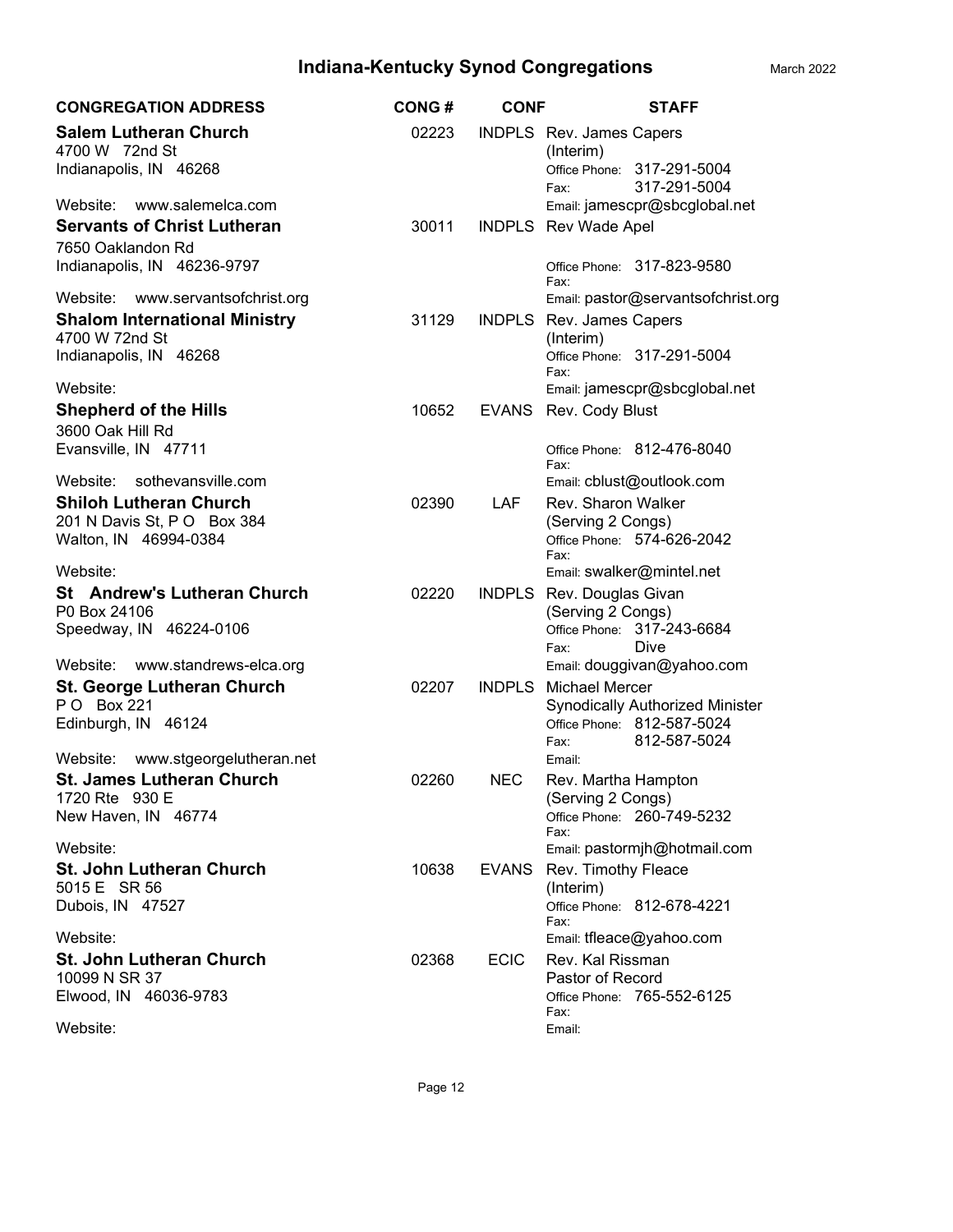| <b>CONGREGATION ADDRESS</b>                       | <b>CONG#</b> | <b>CONF</b> | <b>STAFF</b>                                                           |
|---------------------------------------------------|--------------|-------------|------------------------------------------------------------------------|
| St. John Lutheran Church<br>729 W Washington Blvd | 10662        | <b>NEC</b>  | Rev. Paul Offhaus                                                      |
| Fort Wayne, IN 46802-3998                         |              |             | Office Phone: 260-426-5751<br>260-420-9158<br>Fax:                     |
| Website:<br>www.stjohnluth.com                    |              |             | Email: pastorpaul@stjohnluth.com                                       |
| <b>St. John Lutheran Church</b>                   | 13225        | <b>SEIC</b> | Rev. Phil Garber                                                       |
| 4937 SR 48<br>Lawrenceburg, IN 47025              |              |             | Pastor of Record<br>Office Phone: 812-537-2865<br>812-537-2029<br>Fax: |
| Website:<br>stjohnslawrenceburg.org               |              |             | Email:                                                                 |
| St. John Lutheran Church                          | 10710        |             | EVANS Rev. Timothy Fleace                                              |
| P O Box 273                                       |              |             |                                                                        |
| Loogootee, IN 47553-0273                          |              |             | Office Phone: 812-295-2451<br>Fax:                                     |
| Website:                                          |              |             | Email: tfleace@yahoo.com                                               |
| <b>St. John Lutheran Church</b>                   | 02352        | <b>SCC</b>  | Rev. Andrew Rutrough                                                   |
| 901 Breckenridge Lane<br>Louisville, KY 40207     |              |             | Office Phone: 502-895-9320                                             |
|                                                   |              |             | 502-895-3979<br>Fax:                                                   |
| www.stjohnlutheranlouisville.org<br>Website:      |              |             | Email: pastor@stjohnlutheranky.org                                     |
| <b>St. John Lutheran Church</b>                   | 02325        | <b>EKY</b>  | Rev. Liesebet Gravley                                                  |
| 5977 Lower Tug Fork Rd<br>Melbourne, KY 41059     |              |             | Pastor of Record<br>Office Phone: 859-635-5013                         |
|                                                   |              |             | Fax:                                                                   |
| Website:                                          |              |             | Email:                                                                 |
| <b>St. John Lutheran Church</b>                   | 02312        | <b>SEIC</b> | Rev. Martin Bornhoeft                                                  |
| P O Box 128<br>Napoleon, IN 47034-0128            |              |             | (Interim)<br>Office Phone: 812-852-4416                                |
|                                                   |              |             | Fax:                                                                   |
| Website:                                          |              |             | Email: pmebornhoeft@cs.com                                             |
| <b>St. John Lutheran Church</b>                   | 02295        | <b>NCC</b>  | Rev. Dennis Wenzel                                                     |
| 24955 Riley Road<br>North Liberty, IN 46554       |              |             | (Interim)<br>Office Phone: 574-656-4744                                |
|                                                   |              |             | Fax:                                                                   |
| Website:                                          |              |             | Email: dwenzel7777@embarqmail.com                                      |
| <b>St. John Lutheran Church</b><br>11505 W 200 S  | 02290        | <b>NCC</b>  | I-K Synod Staff                                                        |
| Shipshewana, IN 46565                             |              |             | Office Phone: 574-642-4177                                             |
|                                                   |              |             | Fax:                                                                   |
| Website:                                          |              |             | Email:                                                                 |
| <b>St. John's Lutheran Church</b>                 | 02203        | <b>ECIC</b> | Rev. Matthew Manning                                                   |
| 310 E 53rd Street<br>Anderson, IN 46013-1721      |              |             | 765-644-6020<br>Office Phone:                                          |
|                                                   |              |             | 765-644-8785<br>Fax:                                                   |
| Website:<br>sjlcanderson.com                      |              |             | Email: manning6923@gmail.com                                           |
| <b>St. John's Lutheran Church</b>                 | 10752        |             | EVANS Rev. Timothy Kraemer                                             |
| 6483 W 580 N<br>Otwell, IN 47564                  |              |             | Pastor of Record<br>Office Phone: 812-482-7623                         |
|                                                   |              |             | Fax:                                                                   |
| Website:<br>stjohnsboonetwp@gmail.com             |              |             | Email:                                                                 |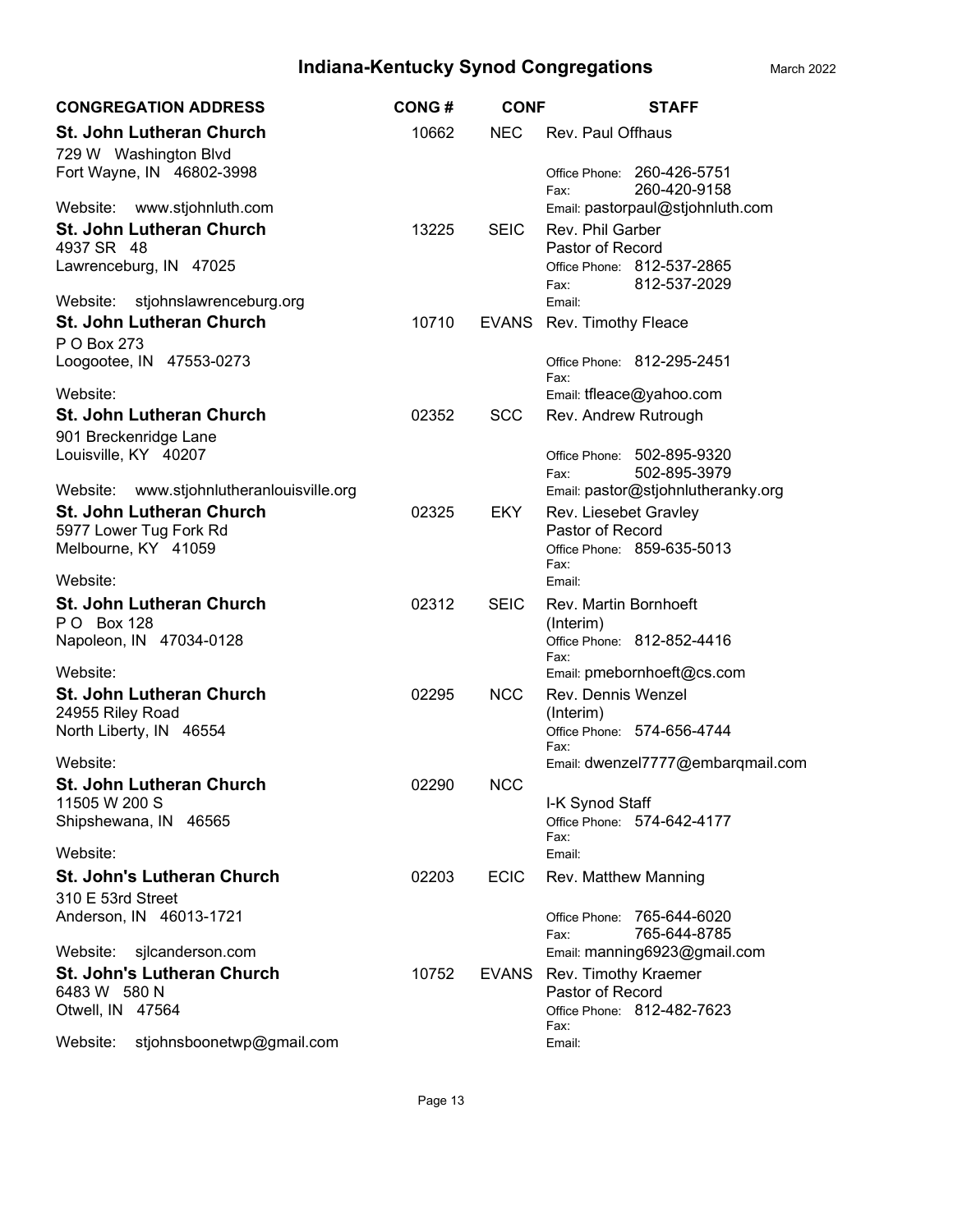| <b>CONGREGATION ADDRESS</b>                                                                           | <b>CONG#</b> | <b>CONF</b>  | <b>STAFF</b>                                                                                  |
|-------------------------------------------------------------------------------------------------------|--------------|--------------|-----------------------------------------------------------------------------------------------|
| <b>St. Luke Lutheran Church</b><br>4800 Alexandria Pike                                               | 02319        | EKY          | Rev. Liesebet Gravley                                                                         |
| Cold Spring, KY 41076                                                                                 |              |              | Office Phone: 859-441-2848<br>Fax:                                                            |
| Website: www.stlukecoldspring.org                                                                     |              |              | Email: Liesebet.Gravley@gmail.com                                                             |
| <b>St. Luke Lutheran Church</b><br>4200 Epworth Rd<br>Newburgh, IN 47630-9390                         | 07815        | EVANS        | Larry Gajderowicz<br>Synodically Authorized Minister<br>Office Phone: 812-858-5683<br>Fax:    |
| Website:                                                                                              |              |              | Email: largaj@yahoo.com                                                                       |
| <b>St. Luke United Lutheran Church</b><br>2000 E Coolspring Avenue<br>Michigan City, IN 46360         | 30558        | <b>NWIC</b>  | Rev. Ruth Popkin<br>(Serving 2 Congs)<br>Office Phone: 219-879-9415                           |
| Website:                                                                                              |              |              | Fax:<br>Email: pastor@stlukeunitedlutheran.org                                                |
| <b>St. Mark Lutheran Church</b><br>210 N Orange Street<br>Albion, IN 46701-1029                       | 02238        | <b>NEC</b>   | Rev. John Roberts<br>Pastor of Record (Serving 3 Congs)<br>Office Phone: 260-636-2777<br>Fax: |
| Website: www.stmarksandmtpleasant.org                                                                 |              |              | Email:                                                                                        |
| <b>St. Mark Lutheran Church</b><br>7153 Southside Drive<br>Louisville, KY 40214-3658                  | 02353        | <b>SCC</b>   | Rev.<br>Pastor of Record<br>Office Phone: 502-363-5484                                        |
| Website:                                                                                              |              |              | Fax:<br>Email:                                                                                |
| <b>St. Mark's Lutheran Church</b><br>208 W Pearl St                                                   | 02305        | <b>SEIC</b>  | Rev. Jill Campbell                                                                            |
| Batesville, IN 47006                                                                                  |              |              | Office Phone: 812-934-4246<br>812-934-4246<br>Fax:                                            |
| Website: www.stmarkselc.org<br><b>St. Mark's Lutheran Church</b>                                      |              |              | Email: jkcstmark@gmail.com                                                                    |
| 2300 Washington Ave                                                                                   | 02335        | <b>EVANS</b> | Rev. Donald Gray                                                                              |
| Evansville, IN 47714                                                                                  |              |              | Office Phone: 812-476-3018<br>812-476-3033<br>Fax:                                            |
| Website: www.stmarksevansville.org.                                                                   |              |              | Email: pastor@stmarksevansville.org                                                           |
| <b>St. Mark's Lutheran Church</b><br>201 E South St, POB 403<br>Monroeville, IN 46773-0403            | 02259        | <b>NEC</b>   | Rev. Kathleen Haller<br>Pastor of Record<br>Office Phone: 260-623-3797                        |
|                                                                                                       |              |              | Fax:                                                                                          |
| http://www.saintmarkslutheran.org<br>Website:<br>St. Matthew by the Lake Lutheran<br>3966 US HWY 641N | 07766        | EVANS        | Email:<br><b>Rev. Colleen Winkler</b>                                                         |
| Benton, KY 42025                                                                                      |              |              | Office Phone: 270-527-1856<br>270-527-1856<br>Fax:                                            |
| Website:<br>www.vci.net/~stmattben                                                                    |              |              | Email: cwinkler169@gmail.com                                                                  |
| <b>St. Matthew Lutheran Church</b><br>2305 Goshen Rd                                                  | 02252        | <b>NEC</b>   | Rev. Dale Henderson                                                                           |
| Fort Wayne, IN 46808                                                                                  |              |              | Office Phone: 260-483-9312<br>Fax:                                                            |
| Website:                                                                                              |              |              | Email: kami154@juno.com                                                                       |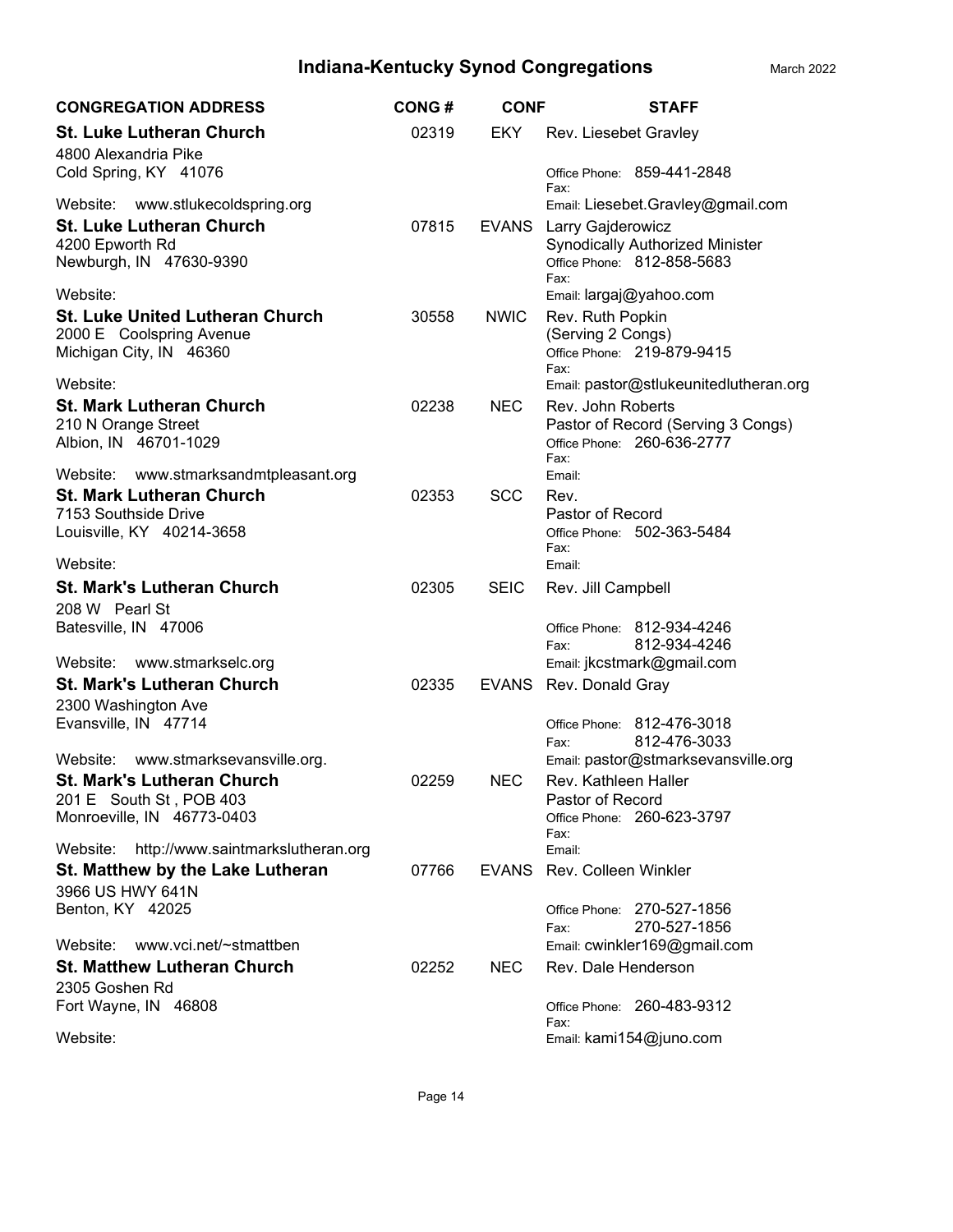| <b>CONGREGATION ADDRESS</b>                          | <b>CONG#</b> | <b>CONF</b> | <b>STAFF</b>                                       |
|------------------------------------------------------|--------------|-------------|----------------------------------------------------|
| <b>St. Matthew Lutheran Church</b><br>2701 Broadway  | 02357        |             | EVANS Rev. Grace Alworth                           |
| Paducah, KY 42001-3182                               |              |             | Office Phone: 270-442-8294<br>Fax:                 |
| Website: www.stmatthewelca.org                       |              |             | Email: alworth.g@gmail.com                         |
| St. Paul Luth. Church & School                       | 10725        | <b>NWIC</b> | Rev. Mark Reshan                                   |
| 818 Franklin Square                                  |              |             |                                                    |
| Michigan City, IN 46360-3508                         |              |             | Office Phone: 219-874-7293<br>219-874-7430<br>Fax: |
| Website: www.stpaulmichigancity.com                  |              |             | Email: seniorpastor@stpaulmichigancity.com         |
| <b>St. Paul Lutheran Church</b>                      | 02306        | <b>SEIC</b> | Rev. Barry Riehle                                  |
| P O Box 394<br>Batesville, IN 47006-0394             |              |             | Pastor of Record<br>Office Phone: 812-934-3970     |
|                                                      |              |             | Fax:                                               |
| Website:                                             |              |             | Email:                                             |
| <b>St. Paul Lutheran Church</b>                      | 02309        | <b>ECIC</b> | Rev. William Peterson                              |
| 563 N CR 450 E                                       |              |             | Pastor of Record                                   |
| Connersville, IN 47331-8226                          |              |             | Office Phone:<br>Fax:                              |
| Website:                                             |              |             | Email:                                             |
| <b>St. Paul Lutheran Church</b>                      | 02307        | <b>SEIC</b> |                                                    |
| 3815 S County Road 550 E                             |              |             | Pastor of Record                                   |
| Greensburg, IN 47240                                 |              |             | Office Phone: 812-663-8366<br>Fax:                 |
| Website:                                             |              |             | Email:                                             |
| <b>St. Paul Lutheran Church</b>                      | 02354        | <b>SCC</b>  | Rev. Cynthia Geisen                                |
| 2304 Crums Lane                                      |              |             |                                                    |
| Louisville, KY 40216-3602                            |              |             | Office Phone: 502-447-9341                         |
| Website:<br>stpaullouisville.org                     |              |             | Fax:<br>Email: matterofcat@hotmail.com             |
| <b>St. Paul Lutheran Church</b>                      | 02311        | <b>SEIC</b> | Rev. Sue Socha                                     |
| 7124 North State Rd 101                              |              |             |                                                    |
| Milan, IN 47301                                      |              |             | Office Phone: 812-654-3465                         |
| Website:                                             |              |             | Fax:<br>Email: passue1964@gmail.com                |
| <b>St. Paul Lutheran Church</b>                      | 02316        | <b>ECIC</b> | <b>Cliff Nunn</b>                                  |
| 121 South 18th St                                    |              |             | <b>Synodically Authorized Minister</b>             |
| Richmond, IN 47374-5695                              |              |             | Office Phone: 765-962-7438                         |
|                                                      |              |             | 765-962-5121<br>Fax:                               |
| Website: www.stpaulsrichmond.org                     |              |             | Email: Csnunn2002@yahoo.com                        |
| <b>St. Paul Lutheran Church</b><br>121 South 18th St | 02316        | <b>ECIC</b> | Rev. Charles J, Miller II<br>(Serving 2 Congs)     |
| Richmond, IN 47374-5695                              |              |             | Office Phone: 765-962-7438                         |
|                                                      |              |             | 765-962-5121<br>Fax:                               |
| Website:<br>www.stpaulsrichmond.org                  |              |             | Email: drcjmiller@gmail.com                        |
| <b>St. Paul Lutheran Church</b>                      | 10629        |             | INDPLS Rev. Stephen Wood                           |
| 10792 N County Rd 210 E                              |              |             |                                                    |
| Seymour, IN 47274-9124                               |              |             | Office Phone: 812-522-7364<br>812-522-7484<br>Fax: |
| www.stpaul-borchers.org<br>Website:                  |              |             | Email: pastorsteve@stpaul-borchers.org             |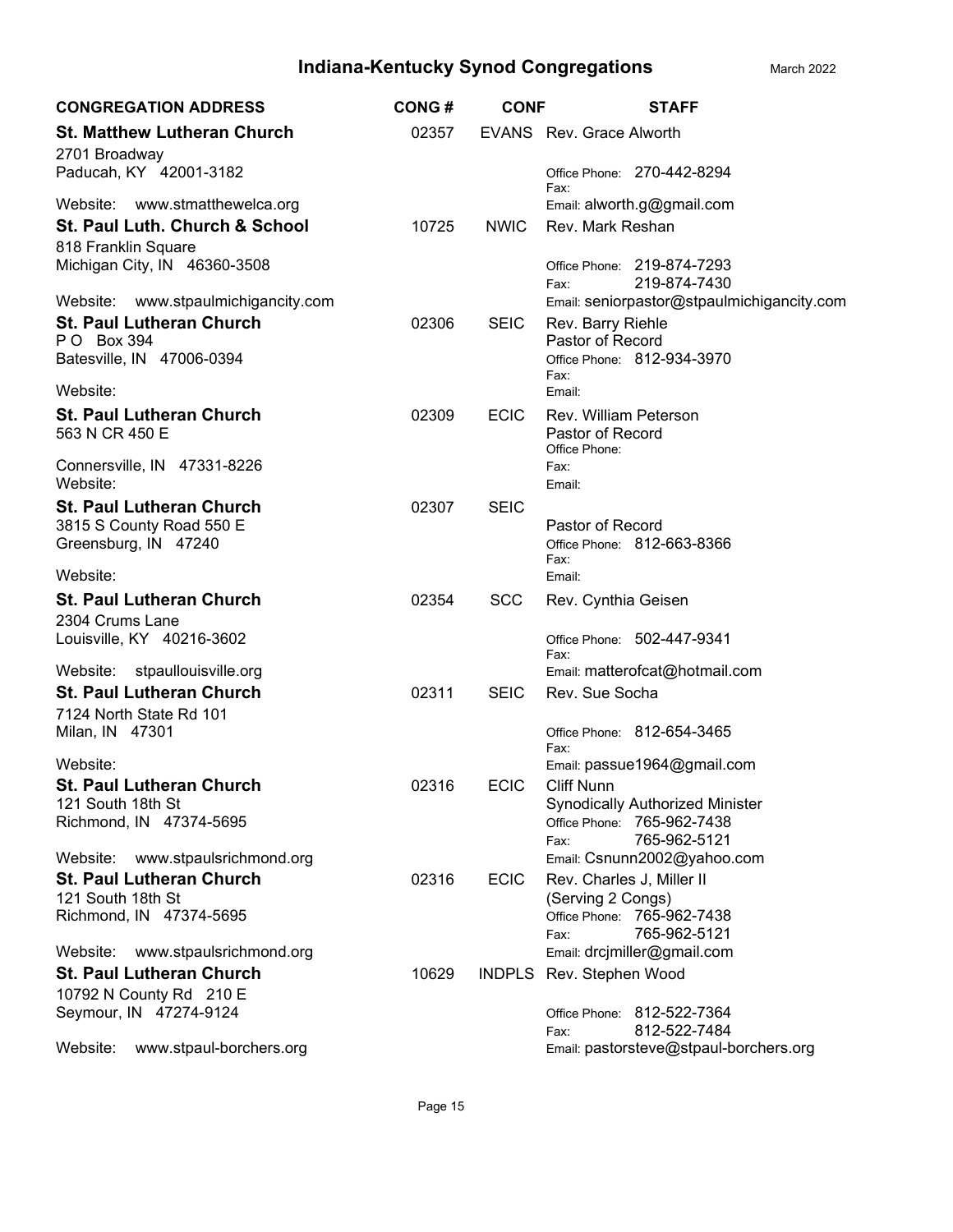| <b>CONGREGATION ADDRESS</b>                                                                                                           | <b>CONG#</b> | <b>CONF</b>  | <b>STAFF</b>                                                                                                              |
|---------------------------------------------------------------------------------------------------------------------------------------|--------------|--------------|---------------------------------------------------------------------------------------------------------------------------|
| <b>St. Paul Lutheran Church</b><br>5869 S SR 129<br>Versailles, IN 47042-9102                                                         | 13273        | <b>SEIC</b>  | Rev. Sue Socha<br>Pastor of Record<br>Office Phone: 812-667-6989<br>Fax:                                                  |
| Website:                                                                                                                              |              |              | Email:                                                                                                                    |
| St. Paul's Lutheran Church<br>925 Broadway<br>Vincennes, IN 47591-2924                                                                | 02341        | <b>EVANS</b> | Rev. April Dailey<br>(Interim-ELCA Clergy)<br>Office Phone: 812-882-6028<br>Fax:                                          |
| www.stpaulsvincennes.org<br>Website:<br><b>St. Paul's Lutheran Church</b><br>2029 S SR 39<br>Frankfort, IN 46041-7654                 | 02369        | <b>LAF</b>   | Email: mad4tlc@nwcable.net<br>Rev. Katherine Crecelius<br>(Interim Serving 2-Congs)<br>Office Phone: 765-654-5933<br>Fax: |
| Website: www.stpauls39.0rg<br><b>St. Paul's Lutheran Church</b><br>556 W Haysville Road                                               | 02336        | EVANS        | Email: kate.crecelius@gmail.com<br>Rev. Timothy Holt                                                                      |
| Jasper, IN 47546<br>Website:<br>www.stpaulhaysville.org                                                                               |              |              | Office Phone: 812-695-3061<br>812-695-5470<br>Fax:<br>Email: holttm@yahoo.com                                             |
| <b>St. Paul's Lutheran Church</b><br>708 W Wayne Street<br>Middlebury, IN 46540                                                       | 02291        | <b>NCC</b>   | Rev. John Kost<br>(Serving 2 Congs)<br>Office Phone: 574-825-2280<br>574-825-7152<br>Fax:                                 |
| http://www.stpaulsmiddlebury.org<br>Website:<br>St. Peter Lutheran (Bear Branch)<br>3958 Milton Bear Branch Rd<br>Dillsboro, IN 47018 | 13067        | <b>SEIC</b>  | Email: kostjw@gmail.com<br>Rev. Alan Rider<br>Pastor of Record<br>Office Phone: 812-667-5881<br>Fax:                      |
| Website:<br>www.luther95.com/splc-din<br><b>St. Peter Lutheran Church</b><br>P O Box 125<br>Dillsboro, IN 47018<br>Website:           | 13168        | <b>SEIC</b>  | Email:<br>Rev.<br>Pastor of Record<br>Office Phone: 812-432-5843<br>812-432-5843<br>Fax:<br>Email:                        |
| <b>St. Peter Lutheran Church</b><br>6147 Highway 36 West<br>Milton, KY 40045<br>Website:                                              | 02326        | <b>SEIC</b>  | Rev. Jim Kuchera<br>Pastor of Record<br>Office Phone: 502-732-5400<br>502-732-5400<br>Fax:<br>Email:                      |
| <b>St. Peter Lutheran Church</b><br>6893 SR 1, POB 97<br>Spencerville, IN 46788-0097<br>Website:                                      | 02265        | NEC.         | Rev. Debra Meuter<br>Pastor of Record<br>Office Phone: 260-337-5028<br>Fax:<br>Email:                                     |
| <b>Lutheran Church</b><br><b>St. Peter's</b><br>P O Box 13<br>Camden, IN 46917<br>Website:                                            | 02363        | <b>LAF</b>   | Rev. Kristen Schmid<br>(serving 2 Congs)<br>Office Phone: 574-686-2430<br>Fax:<br>Email: pastorkristen21@gmail.com        |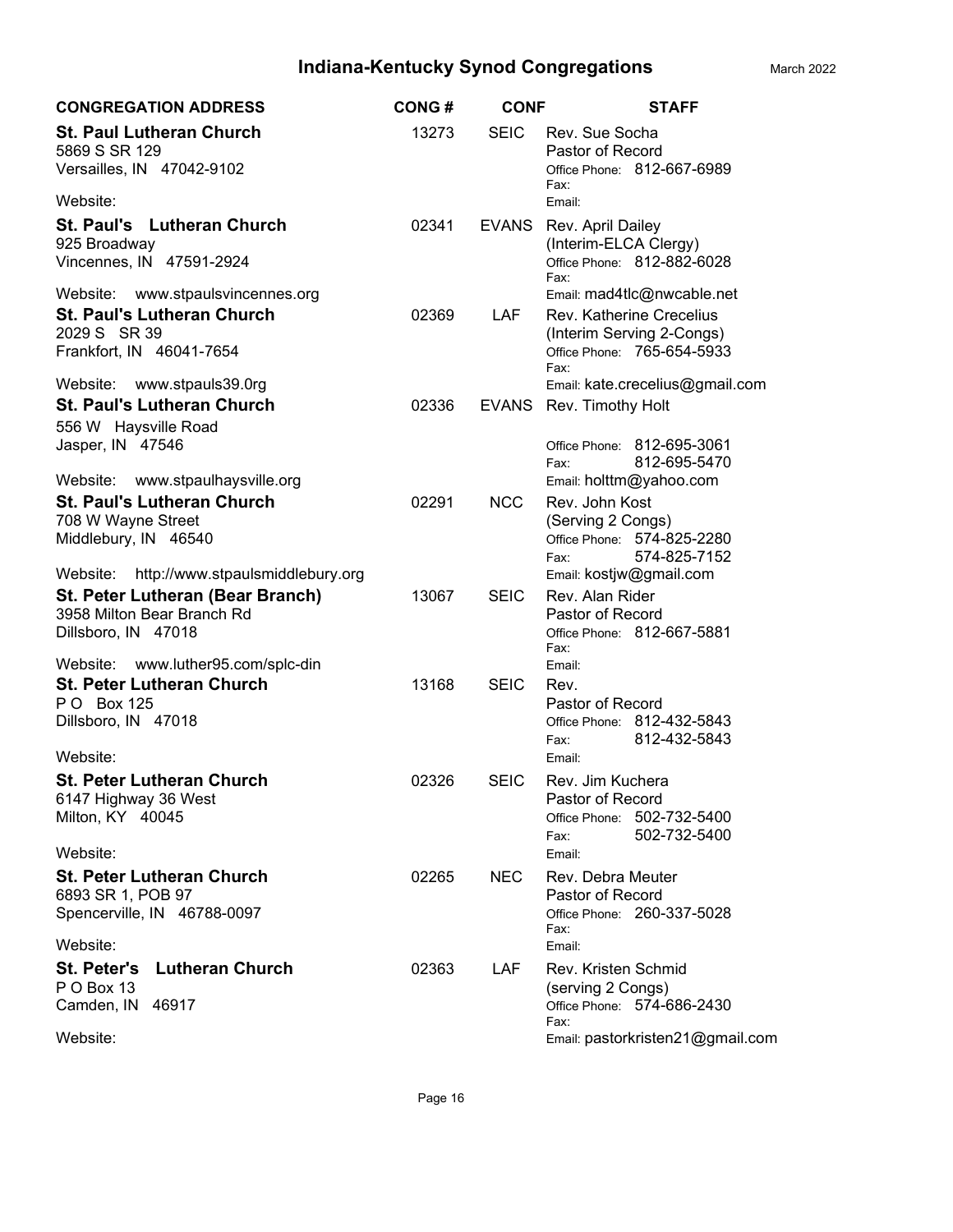| <b>CONGREGATION ADDRESS</b>                                                          | <b>CONG#</b> | <b>CONF</b> | <b>STAFF</b>                                                                        |
|--------------------------------------------------------------------------------------|--------------|-------------|-------------------------------------------------------------------------------------|
| St. Peter's Lutheran Church<br>655 St Peter's Church Rd SE<br>Corydon, IN 47112-8060 | 02332        | <b>SCC</b>  | Rev. Evangeline Anderson<br>(Serving 2 Congs)<br>Office Phone: 812-952-2151<br>Fax: |
| Website: www.stpetercorydon.com                                                      |              |             | Email: utcevangeline@gmail.com                                                      |
| <b>St. Stephen Lutheran Church</b><br>5903 Bardstown Road                            | 02343        | <b>SCC</b>  | Rev. Kerri McFarland                                                                |
| Louisville, KY 40291-1934                                                            |              |             | Office Phone: 502-239-7778<br>502-239-8283<br>Fax:                                  |
| Website: www.ststephen-louisville.com                                                |              |             | Email: pastorkerri@gmail.com                                                        |
| <b>St. Stephen's Lutheran Church</b><br>1001 Concord Rd                              | 02222        |             | <b>INDPLS</b> Rev. Will Bevins                                                      |
| Plainfield, IN 46168-0687                                                            |              |             | Office Phone: 317-838-9600<br>Fax:                                                  |
| Website:                                                                             |              |             | Email: pastorwill@ststephensplainfield.org                                          |
| <b>St. Thomas Lutheran Church</b><br>3800 E Third St                                 | 02204        |             | <b>INDPLS</b> Rev. Adrianne Meier                                                   |
| Bloomington, IN 47401                                                                |              |             | Office Phone: 812-332-5252<br>812-332-5431<br>Fax:                                  |
| Website: www.stlconline.org                                                          |              |             | Email: pastoradrianne@gmail.com                                                     |
| <b>St. Thomas Lutheran Church</b>                                                    | 02308        | <b>SEIC</b> | Rev. Ladona Webb                                                                    |
| 823 Franklin Avenue                                                                  |              |             | (Serving 2 Congs)                                                                   |
| Brookville, IN 47012                                                                 |              |             | Office Phone: 765-647-6183                                                          |
| Website:                                                                             |              |             | 765-647-6183<br>Fax:<br>Email: pastorladona@gmail.com                               |
| <b>St. Thomas Lutheran Church</b>                                                    | 07699        | <b>EKY</b>  | Rev. Mary Metzger                                                                   |
| 1285 Barnes Mill Road                                                                |              |             |                                                                                     |
| Richmond, KY 40475                                                                   |              |             | Office Phone: 859-623-7254<br>Fax:                                                  |
| Website:<br>http://www.crosspot.net/stthomas                                         |              |             | Email: mmetzger001@luthersem.edu                                                    |
| <b>Third Lutheran Church</b>                                                         | 02355        | <b>SCC</b>  | Rev. Karleen Jung                                                                   |
| 2800 Frankfort Avenue                                                                |              |             | (Interim-Serving 2 Congs)<br>Office Phone: 502-896-6383                             |
| Louisville, KY 40206                                                                 |              |             | 502-896-6383<br>Fax:                                                                |
| Website:<br>www.thirdlutheranchurch.org                                              |              |             | Email: pastor@thirdlutheranchurch.org                                               |
| <b>Trinity English Lutheran Church</b>                                               | 02253        | <b>NEC</b>  | Rev. Jeremy Russell                                                                 |
| 450 West Washington Blvd                                                             |              |             | <b>Visitation Pastor</b>                                                            |
| Fort Wayne, IN 46802                                                                 |              |             | Office Phone: 260-426-3424<br>260-426-3427<br>Fax:                                  |
| Website: http://www.trinityenglish.org                                               |              |             | Email:                                                                              |
| <b>Trinity English Lutheran Church</b>                                               | 02253        | NEC.        | Rev. Hannah Hawkinson<br>Associate Pastor                                           |
| 450 West Washington Blvd<br>Fort Wayne, IN 46802                                     |              |             | Office Phone: 260-426-3424                                                          |
|                                                                                      |              |             | 260-426-3427<br>Fax:                                                                |
| Website: http://www.trinityenglish.org                                               |              |             | Email: hannahhawk@comcast.net                                                       |
| <b>Trinity English Lutheran Church</b>                                               | 02253        | NEC.        | Rev Gary Erdos                                                                      |
| 450 West Washington Blvd                                                             |              |             | <b>Senior Pastor</b>                                                                |
| Fort Wayne, IN 46802                                                                 |              |             | Office Phone: 260-426-3424<br>260-426-3427<br>Fax:                                  |
| http://www.trinityenglish.org<br>Website:                                            |              |             | Email: Gerdos@TrinityEnglish.org                                                    |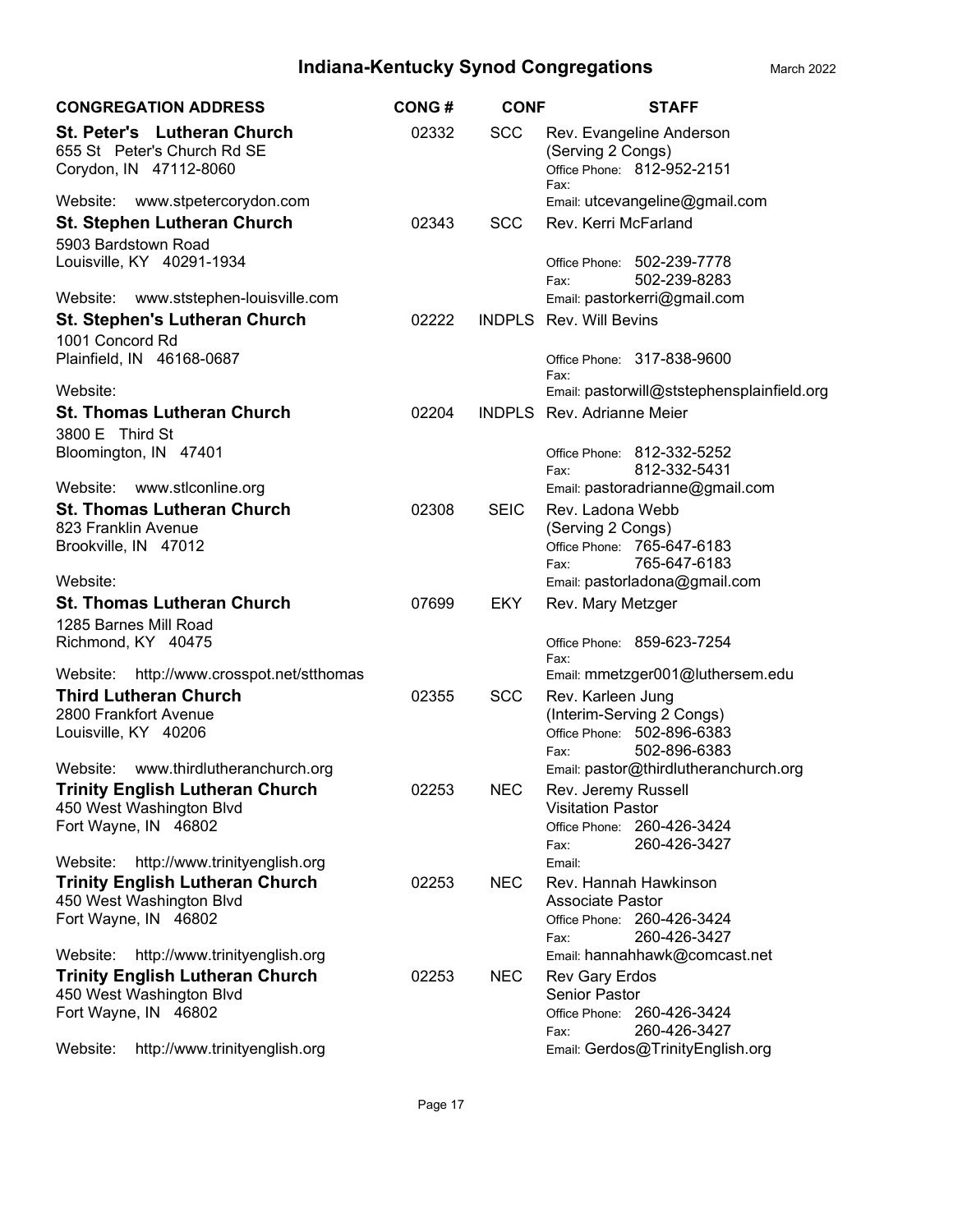| <b>CONGREGATION ADDRESS</b>                                                 | <b>CONG#</b> | <b>CONF</b> | <b>STAFF</b>                                                                |  |
|-----------------------------------------------------------------------------|--------------|-------------|-----------------------------------------------------------------------------|--|
| <b>Trinity Lutheran Church</b><br><b>PO Box 258</b><br>Brookville, IN 47012 | 13079        | <b>SEIC</b> | Rev. Ladona Webb<br>(Serving 2 Congs)<br>Office Phone: 765-647-7060<br>Fax: |  |
| Website:                                                                    |              |             | Email: pastorladona@gmail.com                                               |  |
| <b>Trinity Lutheran Church</b><br>2625 Elm Swamp Road                       | 02224        |             | <b>INDPLS</b> Rev. Emmanuel J. Penumaka                                     |  |
| Lebanon, IN 46052-1534                                                      |              |             | Office Phone: 765-482-2975<br>Fax:                                          |  |
| Website:<br>www.trinityindiana.org                                          |              |             | Email: peter.ejp@gmail.com                                                  |  |
| <b>Trinity Lutheran Church</b>                                              | 13291        | <b>ECIC</b> | Rev. Daniel Nugent                                                          |  |
| P O Box 606                                                                 |              |             | Pastor of Record<br>Office Phone: 765-962-7197                              |  |
| Richmond, IN 47375                                                          |              |             | 765-962-3927<br>Fax:                                                        |  |
| http://www.trinityrichmond.org/<br>Website:                                 |              |             | Email:                                                                      |  |
| <b>Trinity Lutheran Church</b>                                              | 02230        | LAF         | Rev. Karen Husby                                                            |  |
| 2620 Ohio Blvd                                                              |              |             | (Interim)                                                                   |  |
| Terre Haute, IN 47803                                                       |              |             | Office Phone: 812-232-7628                                                  |  |
|                                                                             |              |             | 812-232-3406<br>Fax:                                                        |  |
| Website:<br>www.trinityterrehaute.org                                       |              |             | Email: kehusby@yahoo.com                                                    |  |
| <b>Trinity Lutheran Church</b>                                              | 13313        | <b>ECIC</b> | Rev. Robert Meckley                                                         |  |
| 1470 SR 28                                                                  |              |             | Pastor of Record                                                            |  |
| Union City, IN 47390-9435                                                   |              |             | Office Phone: 765-964-5712<br>Fax:                                          |  |
| Website:                                                                    |              |             | Email:                                                                      |  |
| <b>Trinity Lutheran Church</b>                                              | 02302        | <b>NWIC</b> | Rev. Timothy Leitzke                                                        |  |
| 201 N Washington St                                                         |              |             |                                                                             |  |
| Valparaiso, IN 46383-4797                                                   |              |             | Office Phone: 219-462-9624                                                  |  |
|                                                                             |              |             | 219-531-9236<br>Fax:                                                        |  |
| Website:<br>www.tlcvalpo.com                                                |              |             | Email: prtim@tlcvalpo.com                                                   |  |
| <b>Trinity Lutheran Church</b>                                              | 10810        | <b>NEC</b>  |                                                                             |  |
| 1500 S Wabash St<br>Wabash, IN 46992                                        |              |             | I-K Synod Staff<br>Office Phone: 260-563-6626                               |  |
|                                                                             |              |             | 260-569-7786<br>Fax:                                                        |  |
| www.trinitywabash.org<br>Website:                                           |              |             | Email:                                                                      |  |
| <b>Word of Hope Lutheran Church</b>                                         | 07746        | EKY         | Rev. Barry Neese                                                            |  |
| 1870 Armstrong Mill Rd                                                      |              |             | Pastor of Record                                                            |  |
| Lexington, KY 40517                                                         |              |             | Office Phone: 859-272-8515                                                  |  |
| Website:<br>www.wordofhopechurch.com                                        |              |             | Fax:<br>Email:                                                              |  |
| <b>Zion Lutheran Church</b>                                                 | 02271        | <b>NCC</b>  | Rev. Katherine Kolodziejczyk                                                |  |
| 20943 County Road 6                                                         |              |             |                                                                             |  |
| Bristol, IN 46507-9053                                                      |              |             | Office Phone: 574-848-4880                                                  |  |
|                                                                             |              |             | 574-848-5217<br>Fax:                                                        |  |
| www.lutheransonline.com/lo/zionbristol<br>Website:                          |              |             | Email: prkatherine@yahoo.com                                                |  |
| <b>Zion Lutheran Church</b>                                                 | 02344        | <b>SCC</b>  | Rev. Joel Emerson                                                           |  |
| P O Box 342                                                                 |              |             | ELCA Clergy (Serving 2 Congs)                                               |  |
| Franklin, KY 42134                                                          |              |             | Office Phone: 270-586-5292<br>Fax:                                          |  |
| Website:                                                                    |              |             | Email: joel.emerson@memoriallutherantn.org                                  |  |